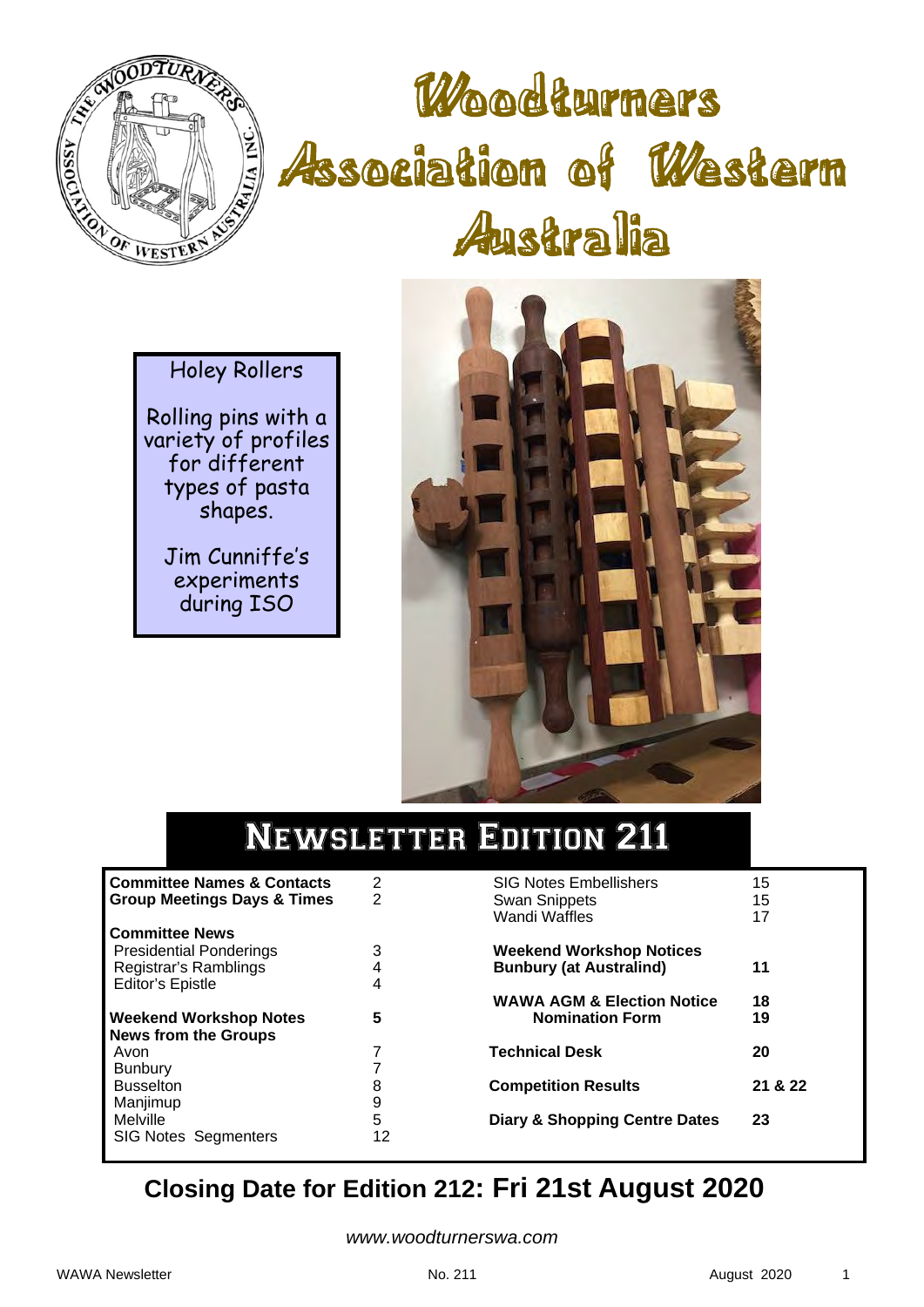#### WAWA **Committee**

#### **President**

Jim Cameron .............. 9455 2437 Email: wawapresident@gmail.com

#### **Vice President**

Bruce Jackson

#### **Secretary**

David Milton Email: wawa.sealer@gmail.com Postal address: WAWA, PO Box 4146 Harrisdale WA 6112

#### **Treasurer**

Kerri Nichols

Email: wawatreasurer@gmail.com

#### **Committee Members**

Barbara Jennings .............. Bruce Jackson Peter Cunnington …………. Andy Hill Kerri Nichols ……………… Lex McLachlan Jon Braine ……………… John Atkins Andrea McCandlish

#### **Immediate Past President**

Andrea McCandlish

#### **Membership Registrar**

Barbara Jennings …… 9752 4302 PO Box 1446, Busselton WA 6280 Email: wawaregistrar@gmail.com

#### **Video & Books & Magazines Librarian**

Mike Philips ……………………. 9342 0449

#### **Competition Coordinator**

Barbara Jennings

#### **Shopping Centre Display**

Refer to last page of newsletter

#### **Web Site**

Andrea McCandlish; Jim Cameron; David Milton; Jon Braine; John Atkinson

#### **Magazine Editor**

Andrea McCandlish….…….... 0427 427 264 Email: wawa.newsletter@gmail.com

#### *Please note that spacing & hygiene restrictions apply. Please check with the given contact.*

#### **Group Details**

#### **AVON**

Shed 1, Community Depot, Railway Road, Toodyay Sunday 9.00am—12 noon Wednesday 9.00am—12 noon David Doye, Convenor…………………….0403 294 181 **BUNBURY** 

57 Thomas Street, East Bunbury 9.00am to 12.00 noon Tuesdays 7:00pm 1st Wednesday of month 9.00am to 2.00pm Thursdays Les Beauglehole Convenor ... wawabunbury2019@gmail.com

#### **BUSSELTON**

Agricultural WA Building cnr Queen St & Marine Tce, (Most) Tuesdays 9.00am to 3.00pm Thursday 9.00am to 12 noon 7:00pm 2nd & 4th Wed., 10:00am - 4:00pm Sat. Norman Byrne ...busseltonwoodturners@gmail.com

#### **COLLIE**

Clubrooms -cnr Wittenoom & Steere Sts Wed 9:30am - 3:30pm Monthly Meeting on the last Sunday Dave Saunders convenor ... dj.saunders47@gmail.com **GOSNELLS**  Southern River College, T&E Building,

Southern River Road, Gosnells Wed. 8.30 am to 12 noon Thur. 8am - 12 noon & 6:30pm - 9:30pm Fri. 8.30am to 12 noon John Atkinson, convenor … jwatk@iinet.net.au

#### **JOONDALUP-WANNEROO**

Heathridge Leisure Centre, Sail Tce, Heathridge 2nd & Last Monday 7:00pm Charles Totten, convenor … totten@westnet.com.au **MANDURAH** 

Falcon Reserve, 27 Lynda Street, Falcon Thursdays: 6:00pm - 9:00pm Jim Hill, convenor www.mandurahwoodturners.com

#### **MANJIMUP**

The Shed, Timber Park. Wed. & Thurs. 10.00 - 2.00 & Sunday 11.00 - 3.00 Adrian Bolton, convenor … ageinbridgy@gmail.com **MELVILLE**  Maurice Buzacott Reserve, Kardinya.

David Rechter, convenor … 0412886500

#### **MUNDARING**

Old Parkerville Primary School, cnr Dura & Riley Rds, Parkerville 2:00 to 4.00pm Wednesday Hans Zeilke convenor ….. kapabola@bigpond.com

#### **SWAN**

Swan Senior Citizens Centre, 1 The Avenue, Midland Tues. 1:30pm except 2nd Tues of month 7.30pm Brian Mather Convenor: email - swanwt123@gmail.com

#### **WANDI**

Wandi Community Hall, DeHaer Rd, Wandi 7:00pm 1st & 3rd Thursdays (Gen. Meeting & Demo) Monday 8.00 to 12.00 noon Tuesday 6:00pm - 9.00pm Wednesday 8:00am - 12 noon Convenor .. . Allan Williams allan2w@hotmail.com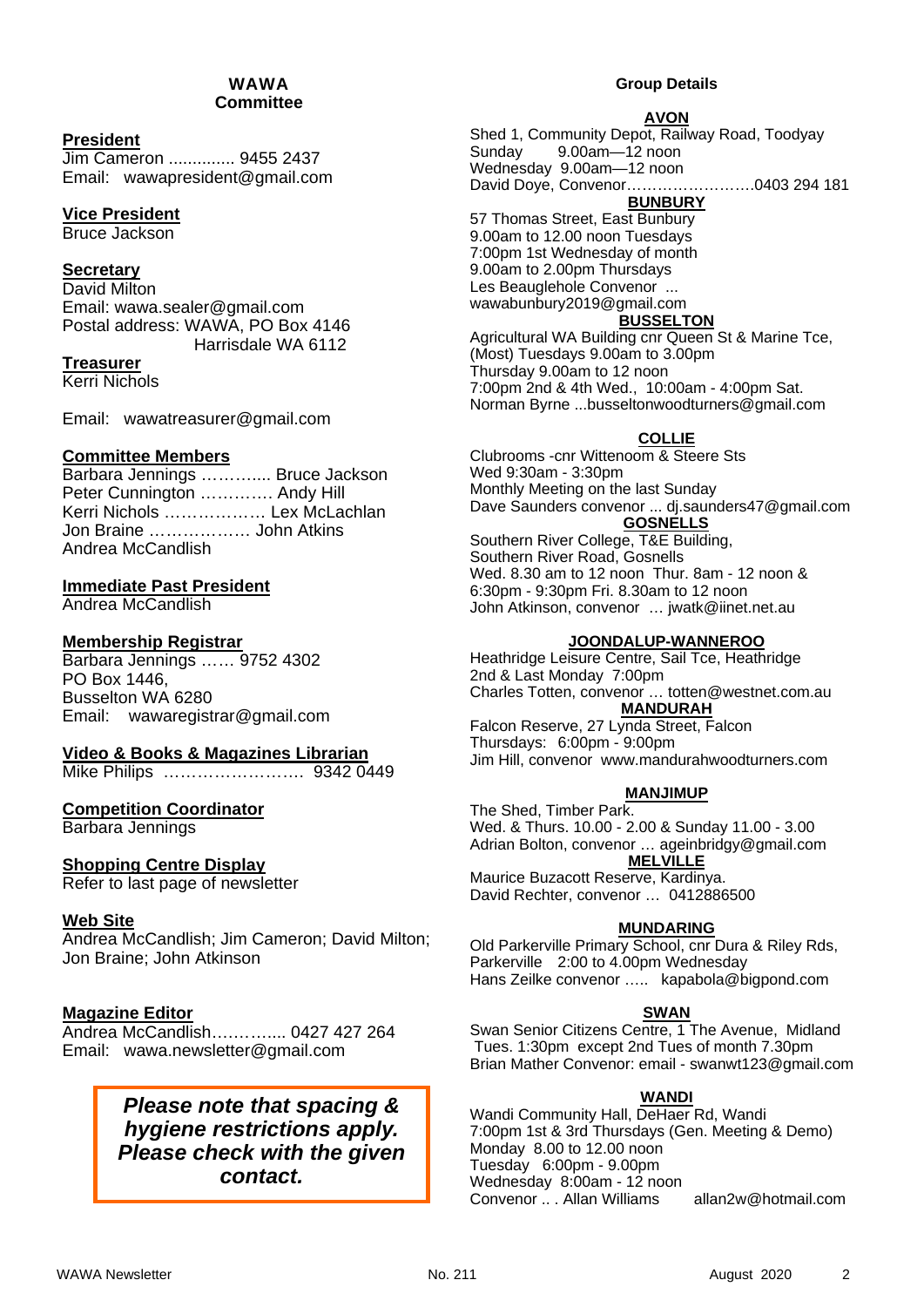## *Presidential Ponderings*

I have two things for you this time. The first is to draw attention to the bold headlines that keep appearing on the President WAWA's email list. These keep saying **'ONLY TWO WEEKS LEFT TO NOMINATE'**. I keep deleting the message but it keeps reappearing, only now it reads '**ONLY ONE WEEK LEFT TO NOMINATE**'. And it goes on to say: 'Nominations close **in ONLY ONE WEEK** and we don't want you to miss out!'

Miss out indeed! My initial thought was: there must be a good fairy out there trying to drum up business for next year's WAWA committee. You can imagine my initial disappointment to discover that the nominations were actually being called for the **Western Australian Regional Achievement & Community Awards, a most worthy scheme in its own right and for which many of our members are eligible.** And, as they say, 'Entry is free, and we would love you to nominate!'

But that is also true of WAWA's Committee of Management. Entry is free and provides enormous scope for people to contribute to the development of the Association. Think about it! You do have more than one week!

The other is closer to home or closer to your workshop anyway. I subscribe to a regular newsletter from Ron Brown of 'Ron Brown's Best' a woodturning entrepreneur from Lawrenceville, Georgia. Ron, who has been in lockdown for quite some time, reckons that the way to get rid of the fatigue and boredom that comes with enforced isolation is to focus on skills development. Here is part of his list

For Spindle turners:

Using scrap lumber (4.2 cm pine), using only a skew chisel from square to round, make a perfect cylinder, now roll 6 identical 2.5 cm beads in a row with a spindle or detail gouge on the cylinder you just made; then clean the beads off with your skew and roll 6 more identical beads this time with only a skew chisel.

Scoop out 6 identical 2.5 cm coves with a spindle gouge or detail gouge.

 $\bullet$ Turn a straight-sided lidded box 4.5 – 6 cm in diam 7.5 cm tall with a suction fit lid and give it away

Turn a Chinese Hat Box with an easy fitting lid from exotic wood and give it away

Turn a hollow form 7.5 cm tall and make a delicate finial for the lid and give it away And so on

For Bowl turners:

Turn three large salad bowls from green wood. Finish them completely while wet and watch them go oval. Wait for 1 one month to apply an oil finish and give 2 of them away.

Turn a 30 cm or larger platter from dry wood (glued up blanks are OK) using your four jaw chuck in expansion mode. Do not use a tenon to get started. You may keep this one for yourself.

Turn a ginger jar shaped hollow form from dry wood with a traditional lid 15 cm in diameter and make suction fit lids for it. Wait for 2 weeks and recheck the fit of the lid. When it is perfect, give it away.

Grind one bowl gouge with a bottom feeder grind and dedicate it for this purpose only. Practice using it until you get a straight level bottom without pips or valleys.

Turn a green practice bowl, any size, halfway with a bowl gouge using a 60-degree nose angle, and the other half with a bowl gouge using a 4040 grind.

Turn two 4 sided square bowls 6" in diameter using 2 pieces of dry timber glued together. Put a thin layer of contrasting wood (veneer will also work) between the layers when you

glue them up. Use your chuck in expansion mode – no tenon. Give one of them away. Ron's list may appear a little bit fanciful but it does have some merit in that while you're working on it you could also be thinking 'should I be volunteering?'

Safe turning. I hope to catch up with you soon.

*Jim*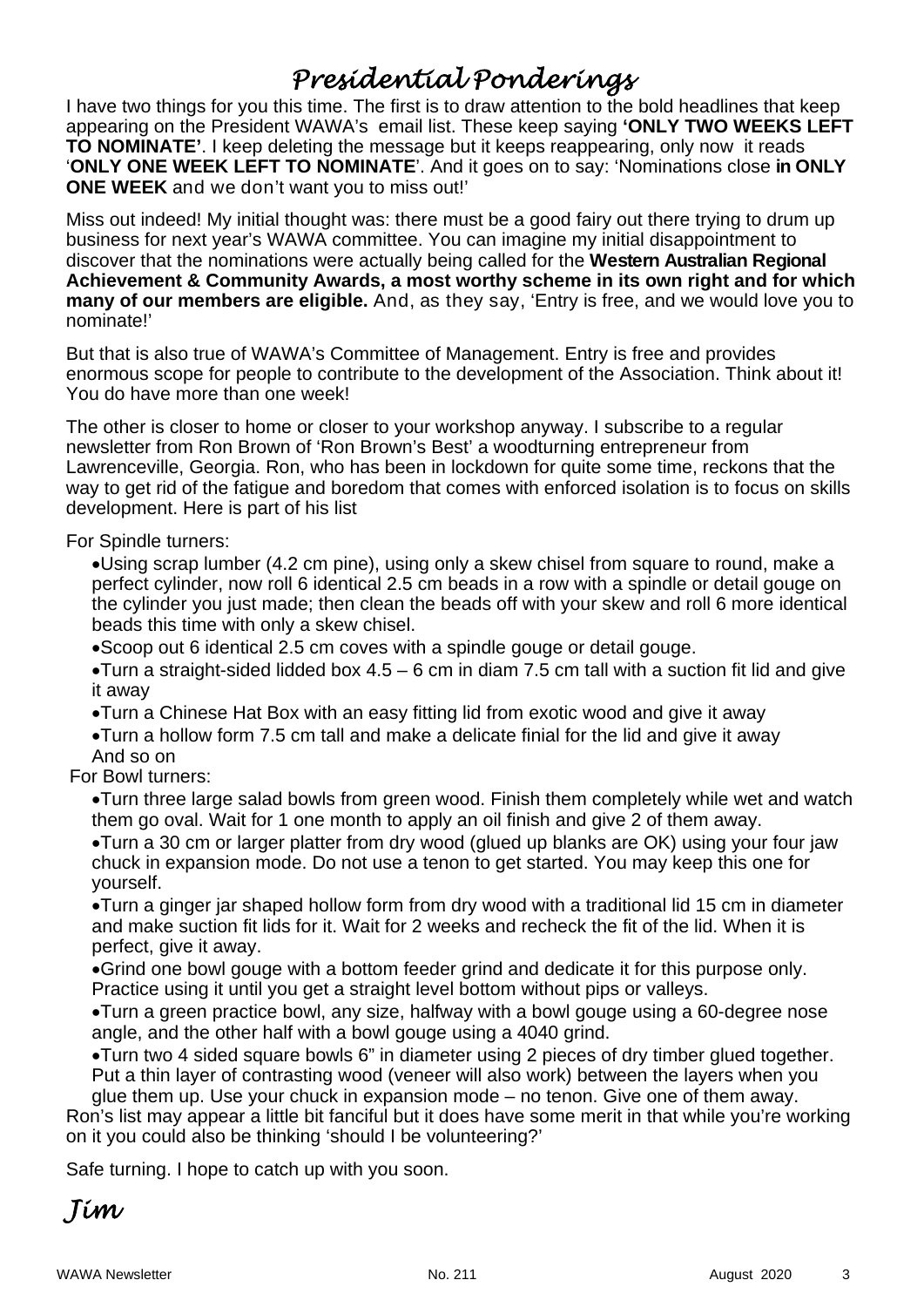## *Registrar's Ramblings*

#### **New Members**

We welcome the following members to the Association:

Tania Emmerson 3197 Mandurah

A note to group secretaries and all members requiring a new name badge or cloth badge, please contact me for those items.

Also … PLEASE remember to advise of **email changes.** 

*Barbara Jennings,* Registrar

*\*\*\*\*\*\*\*\*\*\*\*\*\*\*\*\**

#### *VALE*

It is with great sadness that we advise of the death of member 2072 David Butler of the Manjimup Group.

Mandurah Woodturners are sad to note the death of new member Paul Dudfield 3144.

## *Editor's Epistle*

I would very much appreciate groups appointing a regular scribe to the newsletter to let us know what happening in your area. The closing date for contributions appears at the bottom of the cover page of each edition.

There has been some suggestions that the newsletter continue to be published monthly. If that is to happen, there needs to be more action in the contribution of content from individuals and the groups. It would be good, for instance, if a scribe took detailed notes of at least one demonstration at a group meeting and forwarded the notes and perhaps a photo for the newsletter. I've asked many times for biographies of long term members and group histories to little avail. If you want a monthly newsletter, please be willing to contribute content.

Thank you to those who have sent in content contributions.

Andrea—Editor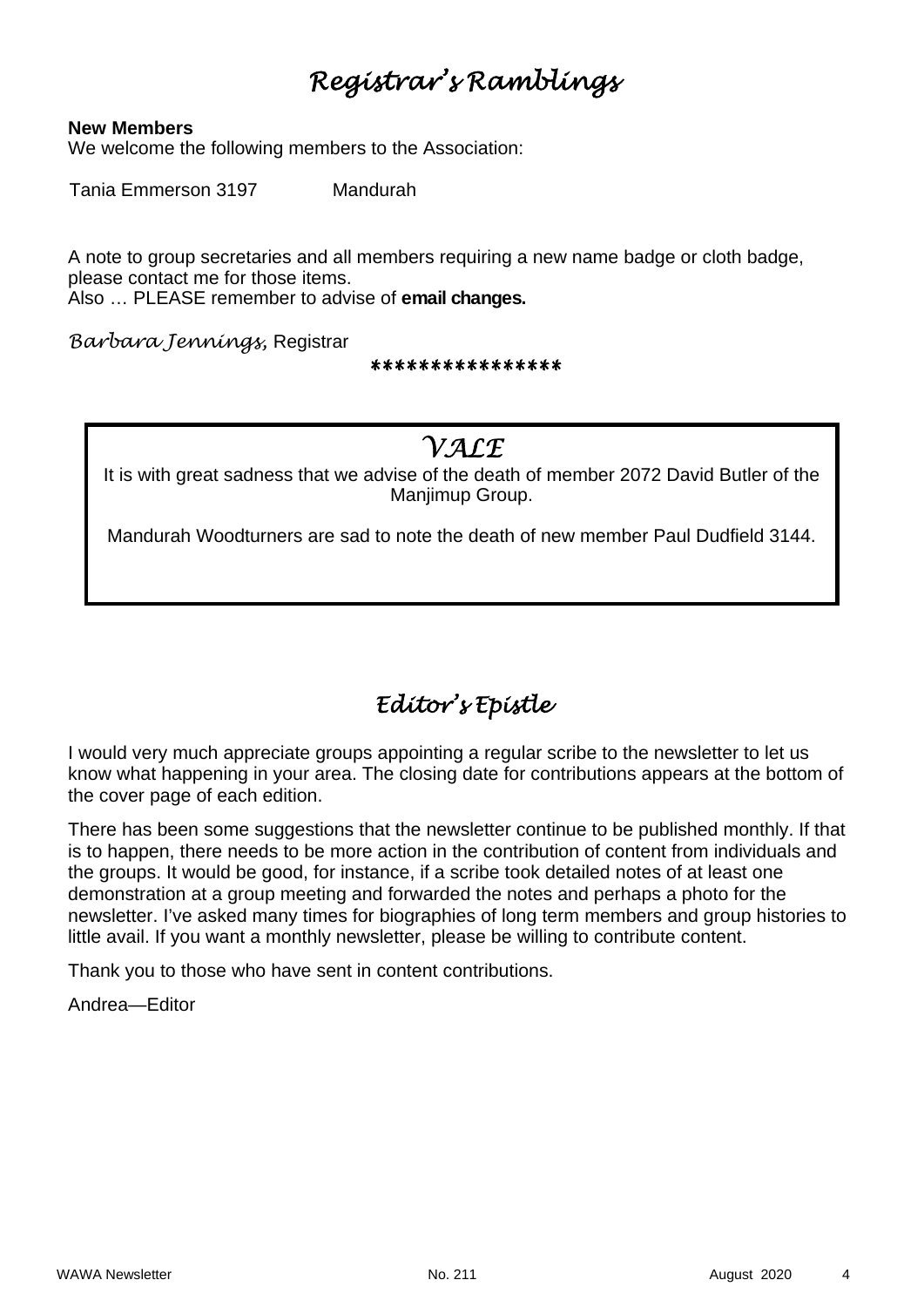## *Weekend Workshop Notes - Melville at Wandi 18th July*

The first Weekend Workshop after the Covid 19 suspension kicked off on a bright, brisk morning at Wandi Recreation Hall with 79 turners and 5 trade suppliers present. David Rechter the Melville convener and MC for the day welcomed everyone and thanked them for their attendance, then running through the Covid 19 safety plan for the day. Then it was straight into the first of the four demonstrations for the day by Melville group turners.

David Milton was introduced and proceeded to go through some technical aspects of multi axis spindle turning, in particular the importance of using slicing type cuts for this work as it reduces the cutting stress on the object and the finish require little, if any sanding. Despite some issues



with the lathe speed, the demonstration illustrated the various ways a chisel cuts and slices timber. The audience was referred to, for further details, to a you tube presentation of 4 videos by Mark Silay on slicing techniques. Setting up of the axis by use of thin polycarbonate templates predrilled, correctly numbered and hot melt glued to the ends was shown. A simple rectangular piece of timber was then turned using a roughing gouge only on offset centres using profile templates as a guide. Despite the low speed of the lathe a rough sculptural form of a person was made with a cleancut surface.

At the conclusion of the demonstration David was awarded a Merit Badge by David Rechter on behalf of the Melville group "in appreciation of his significant contributions to the

Melville Group and the Woodturners Association of Western Australia".

After the morning tea and catch-up Denis Tapley was introduced and continued the theme of multi centre turning, this time using a face plate to turn a semi closed embellished bowl. The bowl was decorated with various of set groves, and an airbrush was used to add subtle colours and

pyrography to accentuate patterns. Denis used simple washers under the face plate screws to achieve various tilt angle and thus scribe arc of circles using a three point tool. The work was held by a variety of methods such as pin jaws, face plate and threaded live centre. Hollowing was carried out using a Jim Clark hollowing tool, held firmly with right hand and forearm but controlled by left hand which was anchored to the tool rest, with the thumb giving precise movement control. Denis recommended that good hollowing practice is shown by Stuart Battey on Vimeo. It was suggested that members could practice hollowing on a deep bowl as it's easier to see what is happening and clear the cuttings. With great care Denis was able to hollow out the closed bowl through the off-set hole which was revealed by the hollowing process from within.



Jim Cameron, the president updated members on Association matters, and thank Noel Moyes for getting a second speaker installed to improve audio for audience. We were reminded that during the past 5 months that groups had been kept well informed and this was mainly by groups secretaries who we all owe our gratitude. The upcoming AGM was mentioned and the need for members to consider nominating for one of the several vacancies expect, particularly the President. It was also revealed that we are unlikely to get any Lotteries West Grants for the next 2 years due to Covid 19 diversion of funds so groups should consider what capital items they need carefully. We were advised the Bunbury Workshop will be held as scheduled and some members indicated that the program looks a bit light with only two demonstrations but will have a Partners program.

Malcolm Munro did a brief show and tell on various jigs he had made for offset and multi axis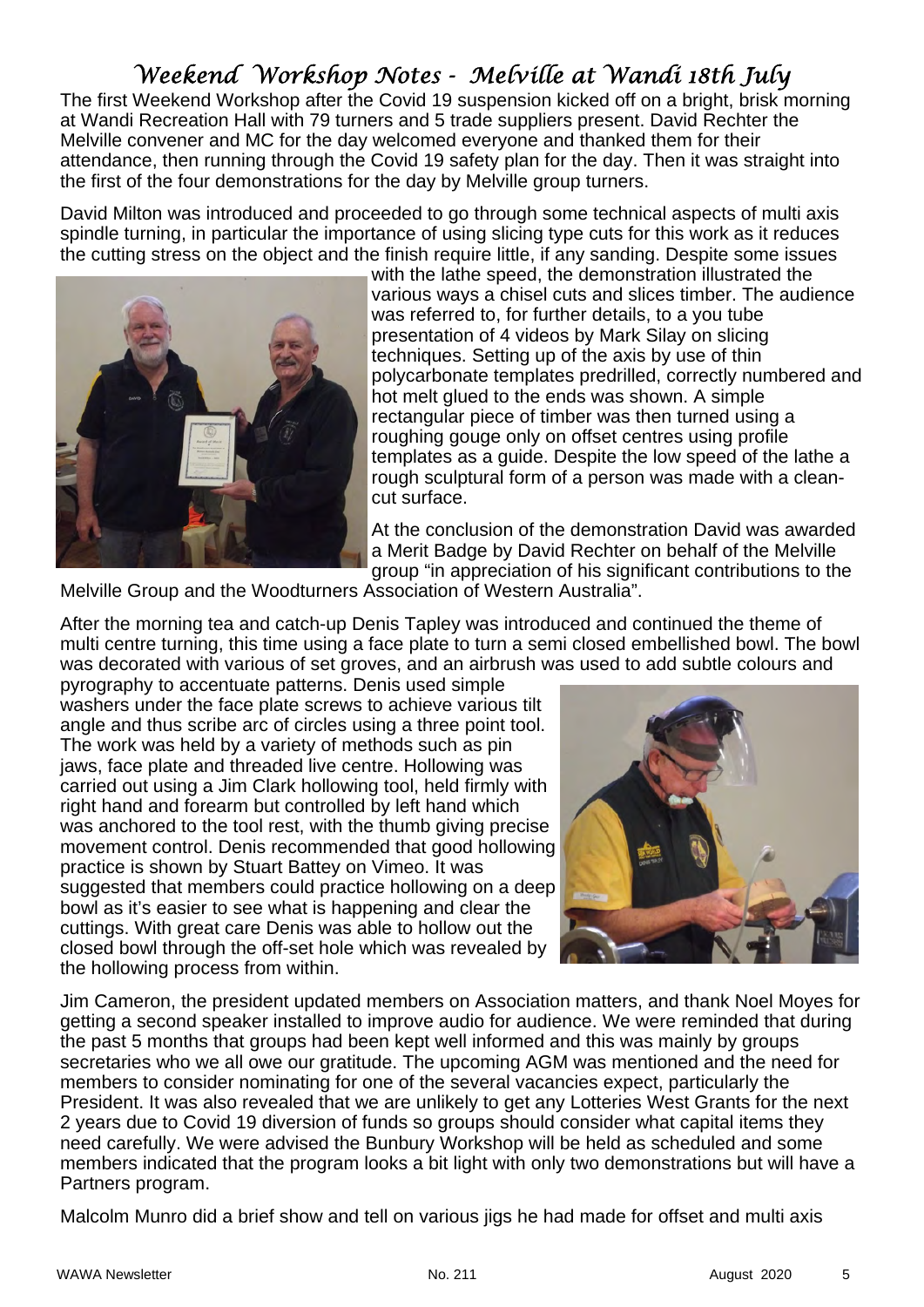turning which included variable position disks, offset nuts all of which were made by judicious welding at various distances from turning axis.

After lunch Syd Harvey and Noel Moyes demonstrated various methods of constructing more complicated patterns in the rings which made up the foundation for a" Dizzy Bowl". Noel showed a brief overview of the process with a series of Power Point slides. Syd then showed how the pattern was made up and laid out and how variations on it could be made by changing the timber type, size, thickness, and angles of cuts. A bowl was then turned from the glued-up stage to a roughed-out stage revealing the pattern which was not obvious at the glued-up stage. The accuracy of glue up and alignment of rings is critical to keeping pattern symmetry. Syd has produced you tube video on this which can be found at Syd Harvey46. Members were invited to come along to the Segmenting Specialist meeting at Melville, details which can



be obtained from Syd or Aiton Sheppard (though please note that Aiton will be tripping about the tropics until  $21<sup>st</sup>$  August).

Frank Dymond was then invited to demonstrate the making of music boxes. Frank started the demonstration with a power point presentation which ran through the history, science and various constructions of music boxes including a lively discussion on the principles of sound "wiggles". The short video on the "Wintergarten" music machine was delightful. Frank makes his boxes using a plastic housed mechanism which must be firmly held within the turned box to transfer the sound and induce the resonance in the timber. Frank has experimented with many type of timber orientation and embellishments, showing several examples of his work. The key points are that the box needs to be thin wall and lid, turned to a tight fit for mechanism to contact walls and lid. The turning is essentially a lidded box with a hole for the winding mechanism but precisely turned which Frank did.

Following afternoon tea, the Competition Co-Ordinator Barbra Jennings provide a synopsis of the entries received by photo submission for four competitions held during the Covid 19 suspensions. The various place getters were announced, and certificates issued to them. Barbara then announced the result of the wine and glasses holder competition. The ladies and helpers who



provided morning tea, lunch and afternoon tea were thanked. Thus ended an enjoyable workshop.

> A sample of competition items from the workshop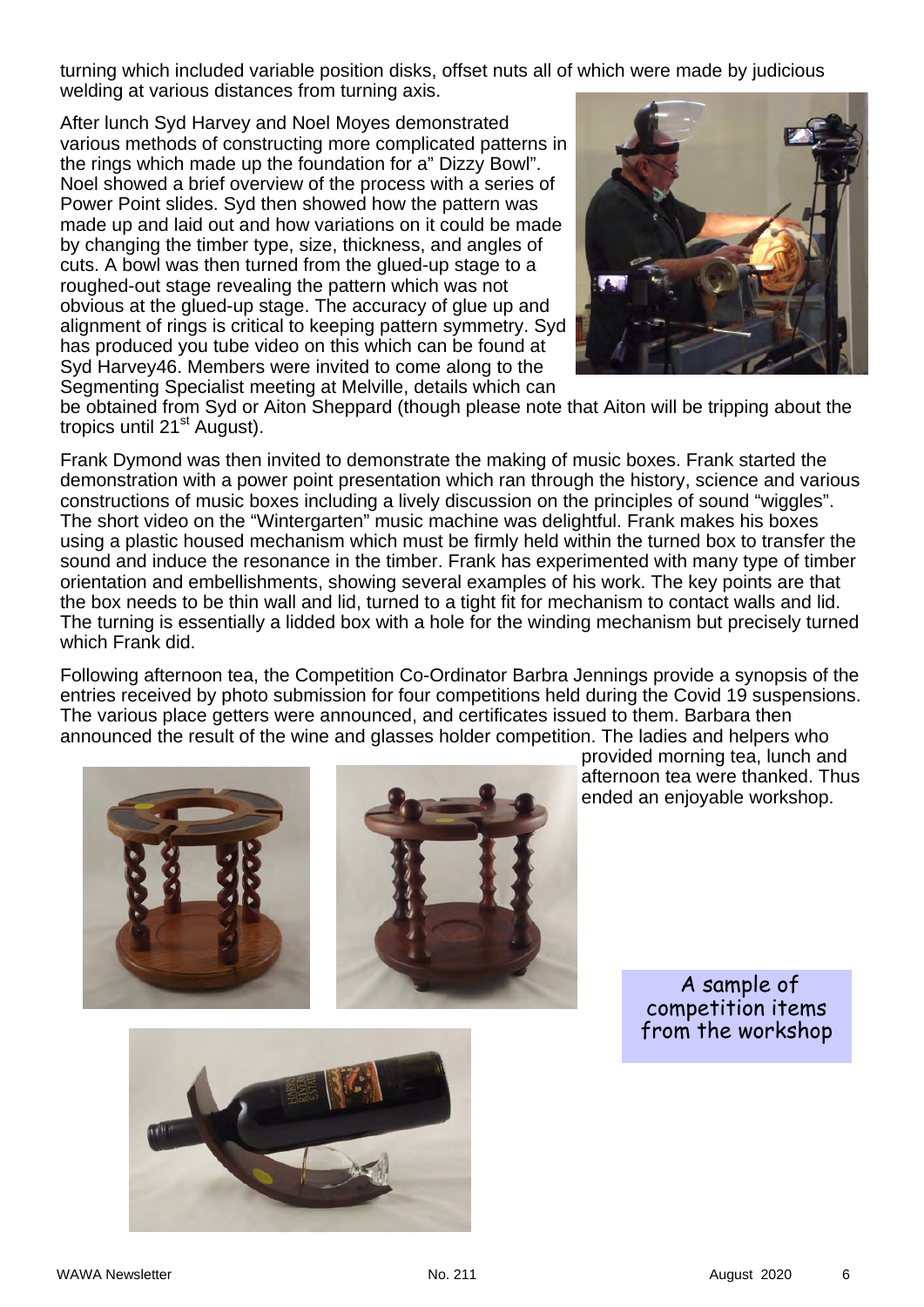## *News From the Groups*

#### *Avon*

Well hi to all from the Avon Valley.

Things are looking great in Toodyay, Crops are up and looking well. Still way behind in average rainfall but okay.

 Well, Avon being a small club were able to open in May with less than ten people and so we have been going along nicely. Both days were well attended without us going to the limit.

 On a sad note we have one of our members Ulf Maass having to go into care. Ulf is not an old man but, having suffered from cancer and now dementia, it has got the better of him. Our club was the recipient of most of Ulf's woodworking equipment as it was his wish that our club receive this. It will be appreciated by the club and many members will benefit from this gesture.



 With the lock down many members have taken to thinking outside the square in what they are doing. One of our members has made an item consisting of five different Tassie timbers that all fit together. Salt and Pepper mills seem to be the latest craze at the club with several being made.

We recently have acquired quite



a bit of different timbers and so our racks are full to over flowing. All nice timber but will need some time to season. Also we acquired through Main roads some York gum from roadside clearing on the Goomalling Rd and a couple of clubs came and got some of this.

We have had our Annual General meeting and Max Heath has taken over as Convener giving David Doye a break after several years , Phil Perkins is secretary / treasurer, Terry Hood equipment come safety officer.

Well that is about all from the Avon Valley for now.

#### *The Tattler*

### *Bunbury*



After Bunbury Group suspended its activities for a few months, due to Covid19, our first Show and Tell meeting after the break was a blockbuster! A large number of members turned up with the most amazing amount of items on show. Most had put the time at home to good use with a large array of items from bowls to travel mugs and hollowed vessels.

Jim Cunniffe gave a short talk on the



rolling pins that he has been making - who knew there are so many different shapes and sizes - a good illustration of having the correct tool for each job! Jim has been experimenting with including a celtic knot within the rolling pin and also various profiles of rolling pin suitable for various types of pasta.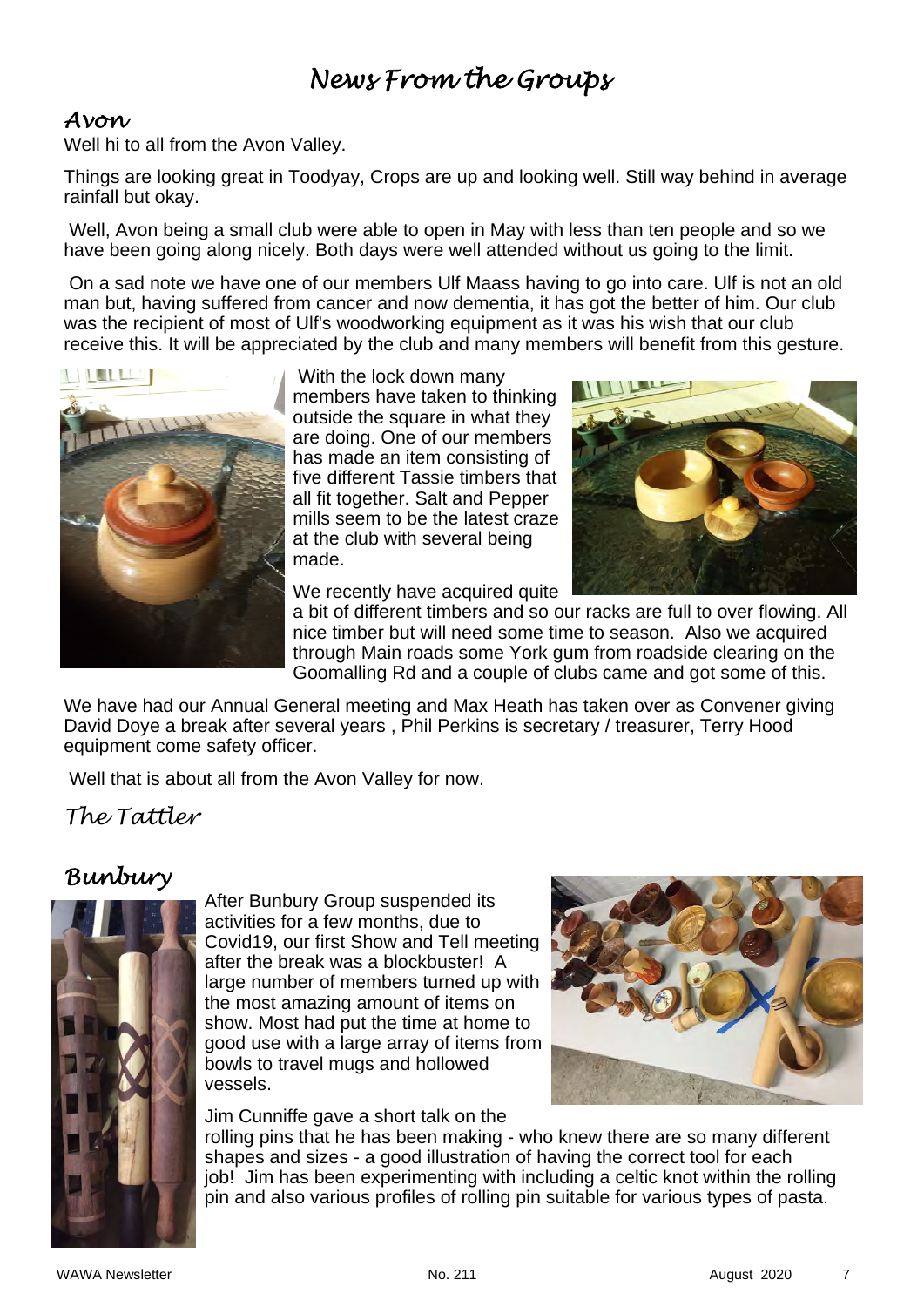We were all in awe of Jock MacFadyen's intricate patterned items simulating basketry patterns.

Les Beauglehole gave a short talk on the finer points of inside out turning in readiness for the competition item at Bunbury's August Weekend Workshop.

*The Secretary* 

## *Busselton*

July has seen a good return to daily workshops and fortnightly



demonstration nights with good attendances at all.

The Busselton Art Geo Centre contacted us to see if we would like to have a presentation of our woodwork and turning products in the local art gallery.

Several of the members seized the opportunity and a brilliant display was set up for the public to view and purchase

some items. There was a wide range of the different styles of woodturning available.

Charlie Broadbent, Barbara Jennings and Dennis Haddon each provided a 15 minute talk to the public about themselves, the process of woodturning in general and information about the different species of wood. The feedback received from the public was resounding success with several of the displayed items being purchased. Below is a selection of photos showing the items displayed.





New Workshop.

The committee recently were told by City of Busselton that work on the new workshop should start in a couple of weeks (weather

permitting) as all certificates of compliance have been completed. All going well we are hopefull to be operating from our new site before our weekend workshop in November.

*Norm B* 

## *Mandurah*

July was a restart that soon got busy.

We had some good Demos, starting in July, with Frank Evans demo of Clock in burl and a burl bowls, then Colin Rutherford demonstrated a Wine Bottle and Wine Glass stand. Terry Holl demonstrated how to turn a Torus and Stand.

A number of our Members attended the Weekend Workshop provided by Melville members at Wandi, that was great, as we had an opportunity to meet up with WAWA members from other clubs

Our Sunday Breakfast at Egret point was a great success, we will be repeating that event later in the year.

We have received two additional new member applications this year so far, and are looking forward to another great year.

#### *Jon Braine*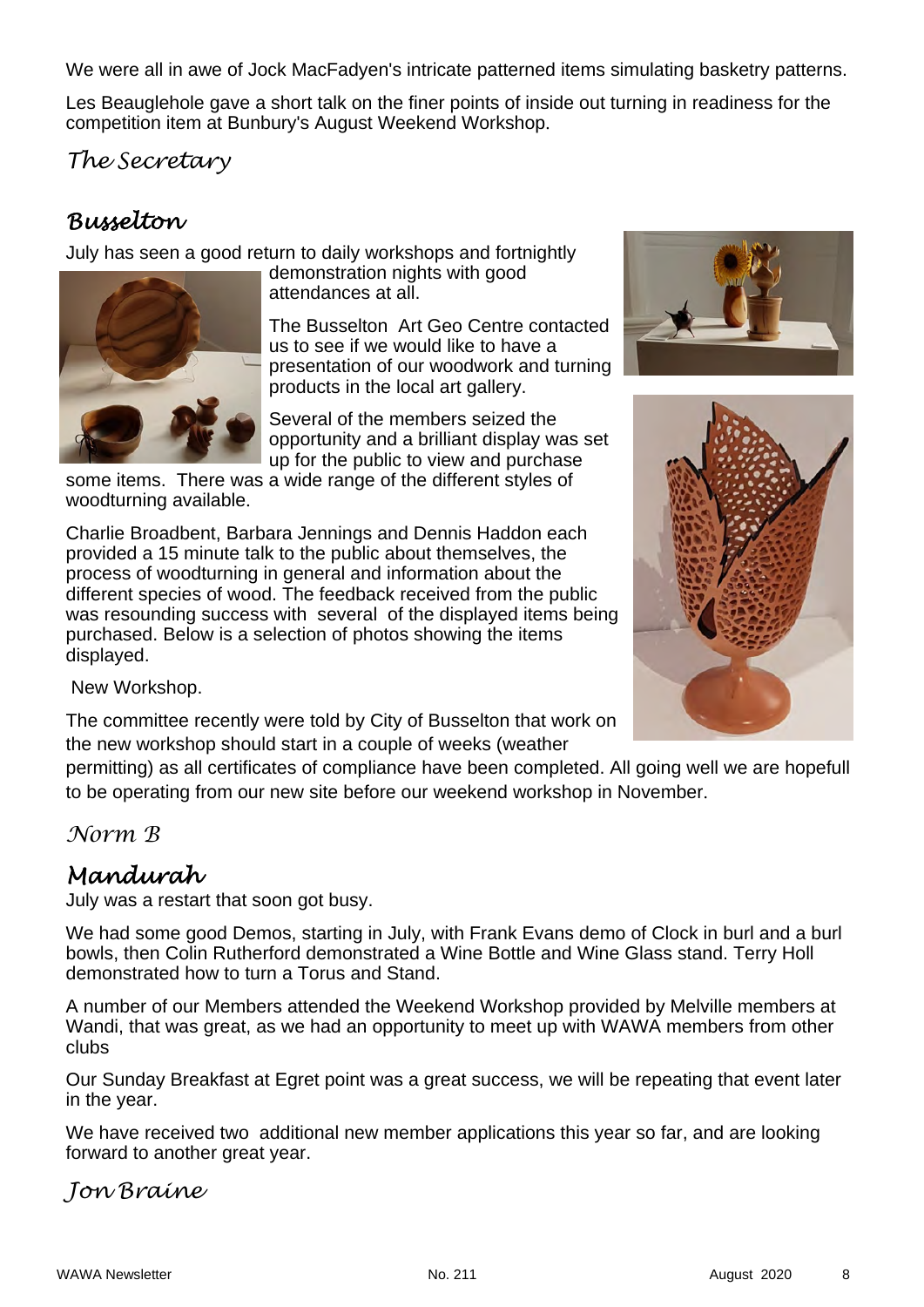## *Manjimup*

After being closed down for 3 months due to the Covid – 19 pandemic, members have resumed regular meetings in the workshop. At this stage, we do not open the doors to the public. This will occur only when the general advice allows this to happen. During the lay-off, members kept in touch by phone and in some cases personal visits – perhaps a bit easier in the country towns than in the city.

Two weeks ago, on the last weekend of the school holidays, the Manjimup Visitors Centre held a small craft market in the new building in the Park. We were allotted 2 tables and were able to display quite a lot of our work. The public attendance was greater than expected. So much so, that it is anticipated a repeat will be held during the next school holidays.

The annual Quinninup Market Day has been cancelled for 2020, but at this stage, the Cherry Festival is going ahead. This of course will change if there is a so called "second wave" of the virus. Very likely the Cherry Festival will not be as big as in recent years when it has attracted thousands of visitors to the town. Nevertheless, it should attract enough visitors to make it a financial success.

The Shire of Manjimup approached our group recently to offer us the use of the old Top Notch Café which has been empty for a couple of years.

Our members were given a tour of the building by the Shire person in charge of the Park. The pro's and cons were drawn up and a motion at our last meeting resulted in a NO vote. The main reasons were – security, all our tools and equipment would be more visible to the public (not necessarily a good idea); the floor is only brick paving on sand – not great for standing lathes, bandsaws etc on; the building is probably too big for our requirements. So the meeting decided to remain where we are.

The Shire has recently begun to clear the fence line between our gate and the old café. This included cutting down all the wattles which have virtually taken over the area. The fence itself will also be renewed.

Sadly, we report the passing of David Butler, one of our Bridgetown members. He will be sadly missed by us all.

*Yvonne P* 

### *Melville Mutterings*

 $24<sup>th</sup>$  June – Ideas for our variety program was requested by Dennis Tapley from our members. The program for this meeting was a demonstration by Ian Ludford on Celtic knots using resin as well. Ian gave a short history on Celtic knots which was very interesting, he then proceeded to explain how he uses a variety of casts that determine the type of knot he requires. By filling the cast with rice then transfer to a small plastic container which was placed on a digital weight device to determine the correct amount of resin to be used. The resin was then poured into the mould. Ian then describe his method of transferring the moulded to the final turned wood item. A very informative and involved demonstration.

S & T critique was by Syd Harvey on a variety of bowls, coasters and cheese cutters.

1<sup>st</sup> July – Today's programme entailed a demonstration by Denis Tapley on "OFFSET HOLLOW TURNING"

#### **Safety Essential – Use a face mask when forming the bowl**

**Materials**: Softwood disc approximately 250mm diameter x 100mm height with a 10mm McFadden disc glued to on side.

**Tools** – A variety of sharp chisels & a Jim Clarke hollowing tool (if available) would be helpful, standard chuck & sundry other devices.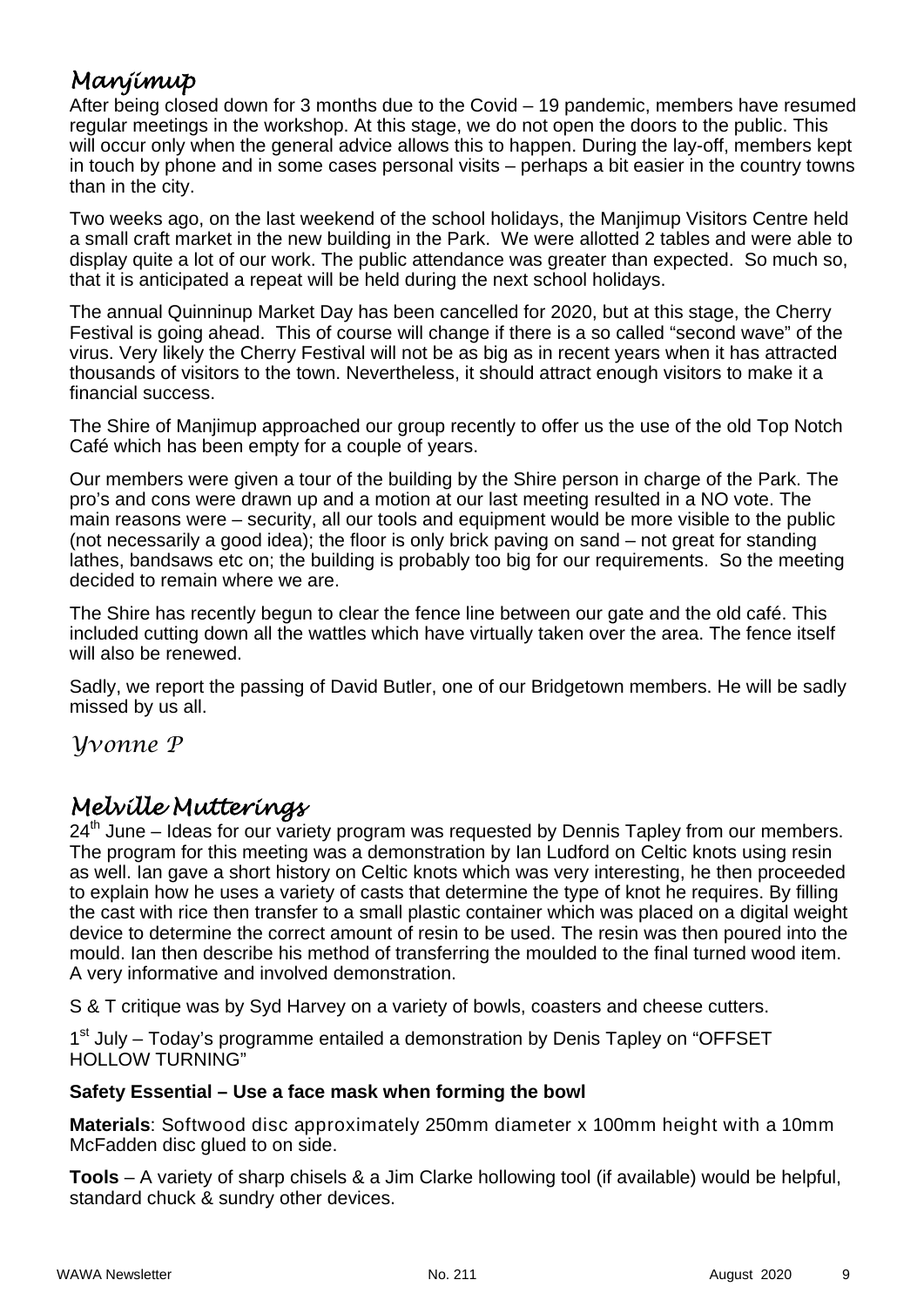#### **Method**

- Mount blank, MDF block facing chuck utilising compression method and turn mdf to suitable side for attaching to a threaded base plate utilising screws talking care not to remove any of the main softwood block.
- Reverse block & scribe flat top with a number of very shallow different sized circles across the surface in a random pattern. Additional effect can be achieved by placing spacers under one edge of the face plate resulting in incomplete circle.Utilise your imagination!
- Drill a suitable sized offset hole in the flat top allowing for the lip overlap. The Jim Clarke tool is very suitable for this purpose enabling good access to the underside of the lip overlap.

Sand & clean up, add colour to raw timber circles at base of cuts.

 $8<sup>th</sup>$  July – This week was our Variety Day. We had a great line-up of mini presentations such as:

David Milton was excited about his new lathe about which he explained its features to all of us to see.

Lex McLachlan demonstrated us how his vacuum chuck works. Lex uses a fridge compressor that he commandeered from verge collection then attached appropriate plastic tubing, plus a face plate that had a copper tube attached which protrudes through the tail stock.

Mike Head also showed us his vacuum chuck. Mike uses a vacuum cleaner and self made attachment made of plastic piping, metal nut attached to a metal tube that has a series of holes in it all goes through the tail stock.

James Murray spoke on how he uses his router trimmer on a lathe. One needs a base that is placed on the lathe bed, then an attachment to take the router that allows movement up and down, back and forward as well as horizontally.

Milton Rundle had a different way of cutting threads. Milton uses a router (with a tap) attached to a frame that is fitted to the lathe chuck. He then pushed a piece of timber through a hole in the apparatus. To cut a female thread he attached a tap to the chuck.

Norm Gratte did a short demo on tools and sharpening, also using a bedan to finish of the base of the piece in use. He then explained how to sharpen a variety of chisels especially on a wet stone as well as on a normal grinder.

We also had a special birthday celebration to enjoy, Bernard turned 90 on  $9<sup>th</sup>$  July.

Show and Tell was presented by Brian Fowley on a variety of bowls.

15<sup>th</sup> July – Our meeting today was a change from our normal programme that incorporated a video demonstration by renown international turner Cindy Dyrozda. Cindy began describing how to turn a 50 x 100 ml finial box with a inlay piece.

Following is her steps regarding turning a finial box:-

1 - Material Selection: Start with a piece of dry, straight grained, dense wood 50 x 50 x 175ml.

2 - Rough between centres, and turn a chucking point on each end

3 - Top of box in the chuck. Part off bottom of box. Shape, sand, and finish inside of lid. True up a parallel-sided tenon at least 18ml long.

4 - Bottom of box in chuck. Flatten end of block and friction drive the flat inlay disk. For a 1/16" bead, the size of the disk is (lid diameter + 5/32"). Disk should have parallel sides and flat face (up to the tail up to the tail centre).

- 5 Transfer disk diameter to face of box bottom blank.
- 6 Partially hollow bottom of box. Don't make the walls thin or the base small at this point.
- 7 Fit the disk into a recess in the box bottom. Glue the disk in place. Notice how the rough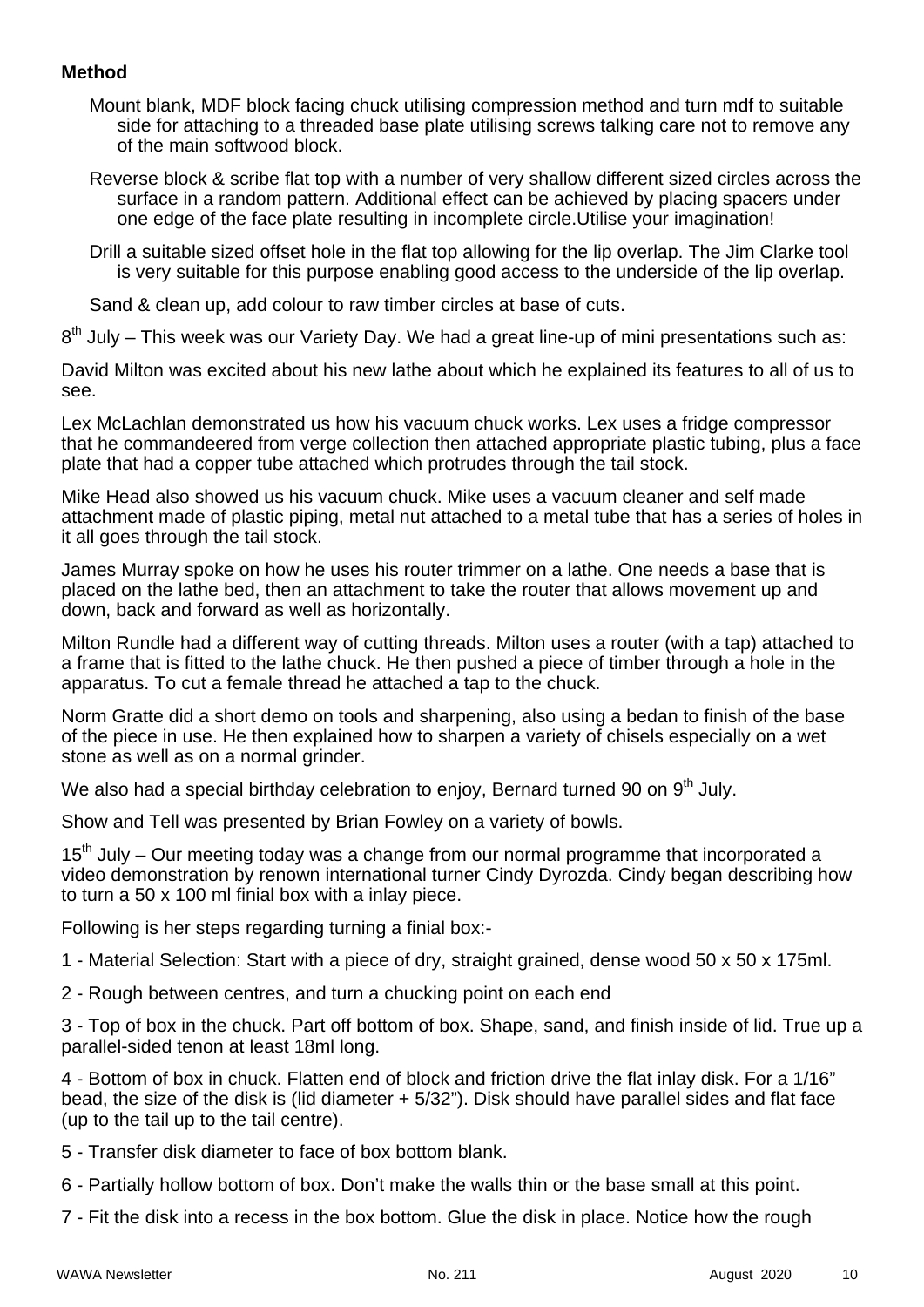#### **LESCHENAULT LEISURE CENTRE, Leisure Drive, AUSTRALIND**

(https://goo.gl/maps/qHBvVehSwwoxdPZK8)

Turn off the Forrest Highway at Paris Road, Australind – second turn right into Leisure Drive – turn left into the Leisure Centre – the Hall is on the right hand side of the Buildings.

#### **Competition Item**: Inside Out Turning **Trade Supplies**: Allan Williams – Mayama Gems **Entry**: \$5 Lunch \$6 soup and roll

#### **Program**

- 8.00am Registration
- 9.00am Welcome and Announcements
- 9.05am Denis Tapley
- 10.30am **Morning Tea**
- 11.00am John Atkinson 'WAWA looks to the future'

(an electronic show-and-tell)

11.30am Dolphin Discovery Centre, Bunbury – presentation with short Q & A session

12.00 noon **Lunch**– soup and roll

*1.00pm Competition voting closes*

- 1.00pm Jock MacFadyen
- 2.30 pm **Afternoon tea**
- 3.00 pm Competition results followed by the Raffle
- 3.30 pm Pack Up Many hands make light work.

#### **Trailers to be collected and returned to Wandi**

**NOTE: The program includes an organised program for partners.**  *Take note that spacing and hygiene rules still apply. If you are feeling at all ill, please stay at home.*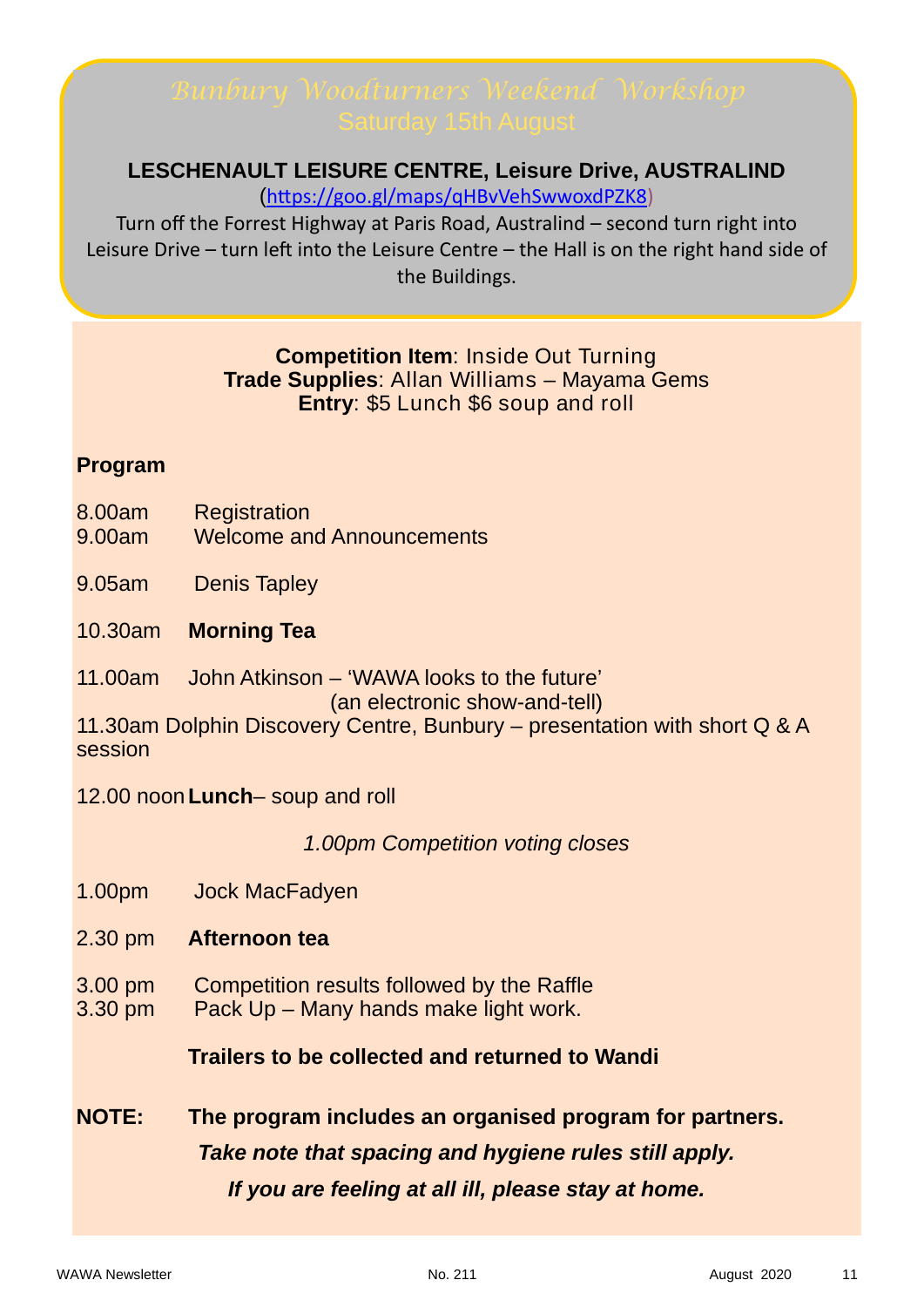hollowing that you did in step 6 keeps you from gluing the centre part of the disk.

8 - Shape the top curve of the box. Flatten the centre of the disk and cut a recess for the foot. Part in to remove the foot blank.

9 - Jam fit lid tenon into a recess in the inlay disk

10 - Shape, sand, and finish lid and finial.

11 - If desired, form a bead on the inlay ring with a skew chisel. Refine lid fit.

12 - Hollow, sand, and finish inside and outside of box bottom.

13 - Chuck up a waste block and jam fit the box bottom to shape it. Form a tenon for the foot blank. Sand the box bottom completely now.

14 - Glue on the foot blank. Shape and sand the foot, and finish the box bottom and foot.

15 - Sign your work, You're done!

Many other designs are possible using these techniques. If we all share, we all grow. Feel free to copy, but let that be a stepping stone to discovering your own voice!

Please turn responsibly! Always use eye and lung protection! Have fun!

A very informative and presented video demonstration.

S & T was presented by Peter Gerring

22<sup>nd</sup> July - This week's program was another of the demonstrations from the 2020 AAW Virtual Symposium. We viewed a very informative demo from Glenn Lucas who turns a beaded salad bowl. This included some turning techniques that was of great interest to most, if not, all of our members.

This week's S&T was for competition pieces only. There were 4 competitions, there was lots to see. Each contestant described their entries, from wine glasses, lidded box, tea cup & saucer, natural edged bowls to a wine bottle holder. Three members received awards.

#### *Robin H*

### *SIG Notes—Segmenters*

#### MELVILLE CLUBROOMS 5th July 2020

Colin showed the beautiful ring he had made with Black Palm (24 segments)

Syd explained that the weather and disorganisation resulted in the last meeting not being what he had hoped. He hoped today would be an improvement (which it certainly was). Syd advised that he had timber which was available to members at the clubrooms. He had prepared a program for the day in which everyone could be involved.

Facilities are available today for up to five to cut/observe at each meeting on the table saw, radial-arm saw and sander. During the day timber for four bowls was prepared for Ian H, Dave, Aiton and Ray to take home and finish for show and tell next meeting. The timber was cut according to the plan prepared by Aiton for his natural edge segmented bowl design. Noel and Ross spent the time fixing up the buzzer.



We can be more productive in future if everyone pre-prepares their own bases and brings their own timber to cut into strips on the table saw and into segments using both the table and radial -arm saw. Those who have pre-prepared their strips of timber can cut it on the radial-arm saw while timber is being ripped on the table saw. After cutting is complete members can fill in time gluing segments into rings assembling rings on the lathes and turning them into bowls. The key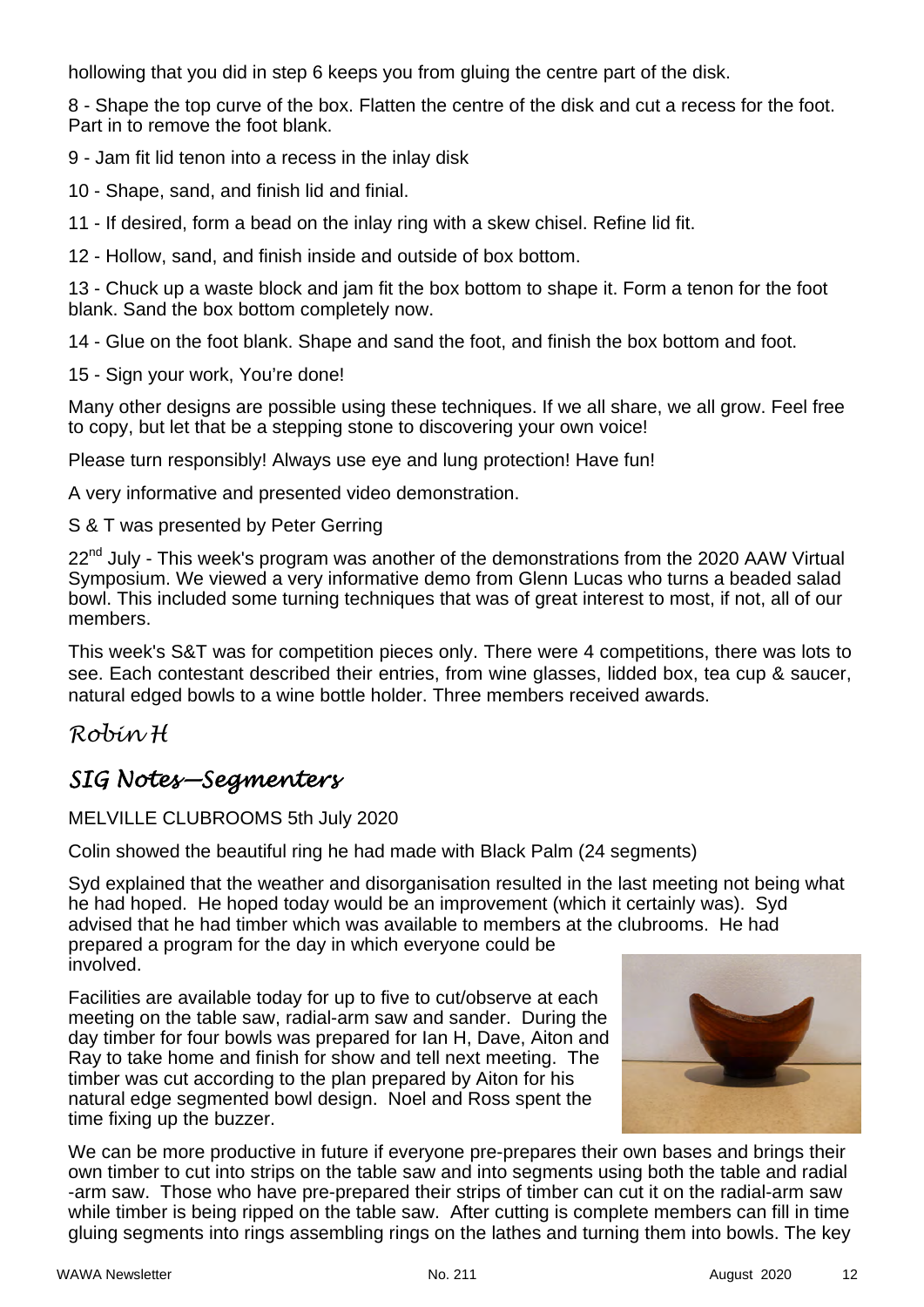

## *WOODTURNING PROJECT PARTS*

The B-Y in project parts from Box, Clock, Cutlery to Spinning Tops and Yoyo

> Telephone : 9330 8383 Email : jim@telama.com.au

## **MAYAMA GEMS 2/41 McCOY STREET MYAREE 6154**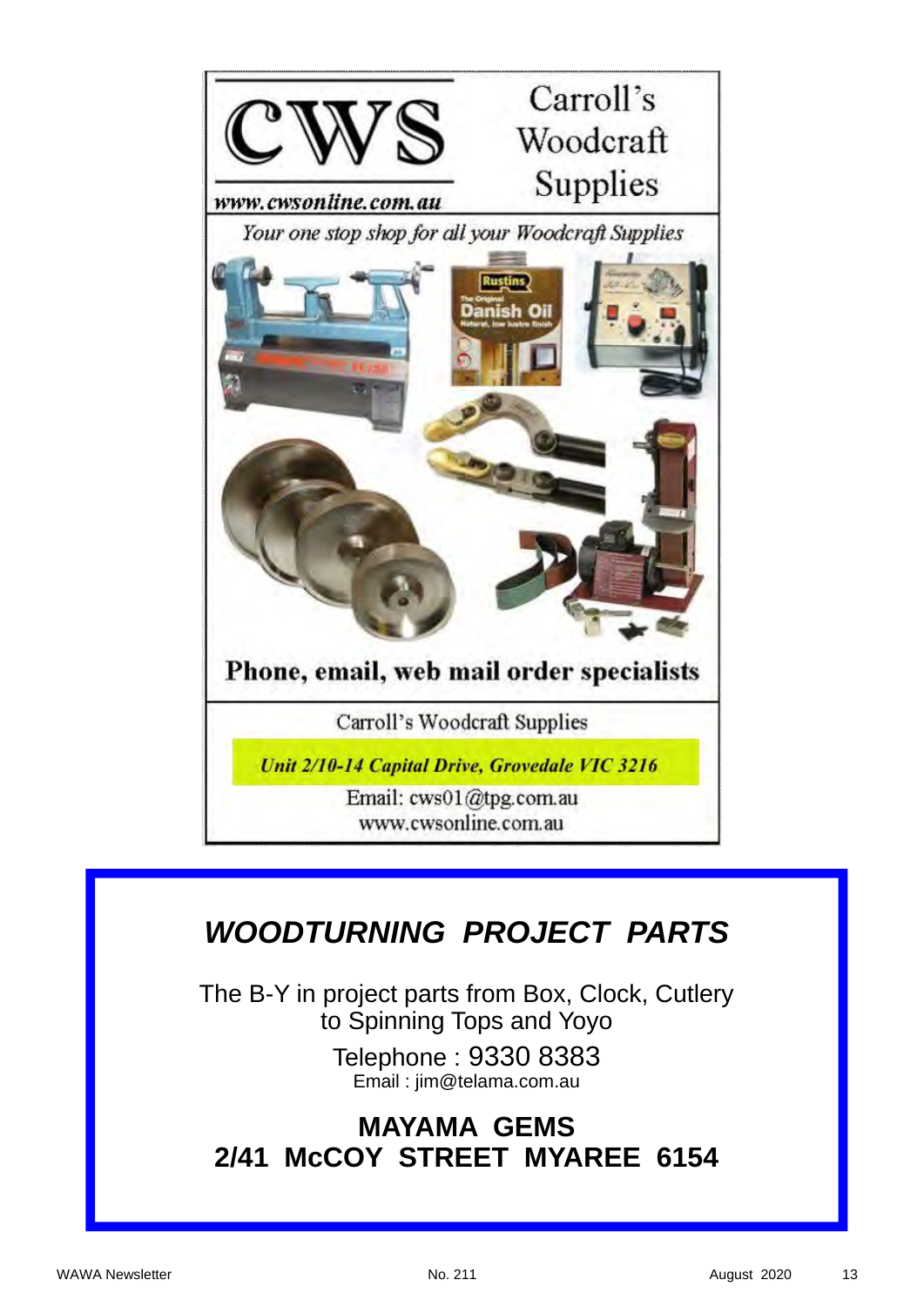is to agree the design(s) to be attempted at meetings.

Noel pointed out the 'deliberate error' in the cutting list Aiton circulated with his bowl design in the email dated 2 June. The base diameter should be 120mm and not 60mm which is the radius of the base. A corrected scan will be circulated with these notes.

Ross explained the financial situation. At the end of the financial year \$231 had been collected in meeting fees and paid to Melville. We received \$100 for demonstrating at the Gosnells workshop in August and \$368 for the workshop we conducted with the Decorators and Resinators at Wandi in February. A start-up grant of \$1500 had been received from WAWA. The Sherwood table saw was purchased for \$700 from Chris Paplinski's Estate, and we will receive a commission of 20% (\$240) for the sales made on behalf of the Estate by Ross and Syd. Our bank balance is \$1268.

Everyone was happy with this.

Application will be made to Melville to release funds from our account to purchase a belt/disc sander and other things we need. The easiest procedure to get our funds was discussed. It was agreed that the payment should be made on presentation of an estimate which can be verified by presenting the receipt to Melville.

Noel briefed the meeting on the speaker boxes being made for WAWA. Ply is to be purchased and cut. WAWA will pay for the completed boxes.

Jon showed the plastic Longworth chuck that can be made for \$60, excluding the cost of a face plate and screws. Anyone interested in ordering one please advise Jon a.s.a.p. He will also need to know the maximum diameter that your lathes will accommodate.

Syd advised that our proposal for a temporary store/cupboard had been knocked back by Melville. However there may be some sympathy by the Council for a shed to be constructed and this will be followed up. Funding will have to be raised to meet the cost. It was suggested that members of the Segmented Mob, who can/will, may be prepared to make financial donations towards the shed project.

Below are other items that have been carried forward.

2020 PROGRAM (Compiled from member suggestions)

Annual raffle to be drawn at the WAWA AGM at Wandi. Ross Flint will be the co-ordinator for the raffle and application to Lotteries Commission to conduct the raffle. First prize will be a tool cabinet (\$349rrp); second prize will be payment of a WAWA annual subscription; and third prize TBA but may include a vernier, a saw blade or vouchers from Bunnings, Timbercon or other sponsors. Tickets to be \$5 each and all members to participate in selling. Sufficient sales will be necessary to cover purchasing costs, tickets and Lotteries Commission fees.

A day to be set aside for members to make for their own table saws.

Design and construction of feature rings demonstration and hands on.

Run an 'open day' to exhibit and sell the things we make.

#### OTHER MATTERS

Compound Mitre Saw purchase still under investigation of a suitable model/make.

Wedge sets can be laser cut by Allan Williams.

A lap top computer has been donated. Jon Braine and Noel Moyes will investigate programs for the design of segmented items and feature rings. Members will be able to submit drawings to input for accurate CAD designs and cutting lists.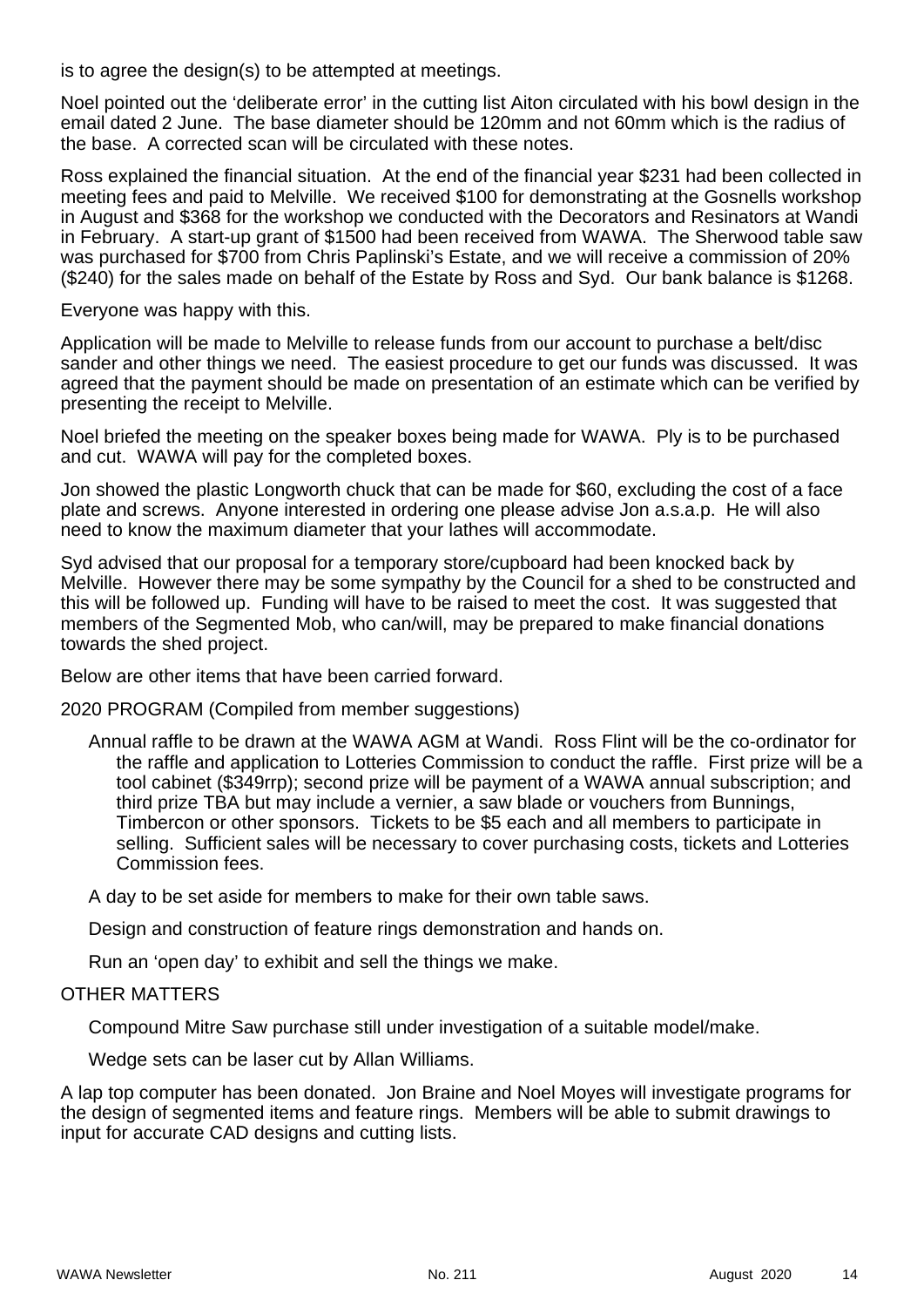## *SIG—News from Embellishers*

We came together on  $10<sup>th</sup>$  July and explored using airbrush equipment.

We looked at various templates and discussed ways to hold them onto the wood and materials that could

be used to make these. Contact as purchased for covering books looks to be a good choice. We experimented with shadow spraying and hand drawing in details later.

For show and tell we had pots that had been coloured with ink as well as completed Boom Gel platters. A lovely piece was shown with resin used to create a chequered pattern in a bowl.

Our next module will cover chip carving, and relief carving on turned work, along with piercing. And we will begin using resin in pieces now. As skills improve we will start to combine the

various means of enhancement that we have discussed along the way.

Due to an unexpected hospitalisation the next meeting will be held on  $28<sup>th</sup>$  August





and followed by meetings on 11<sup>th</sup> and 25<sup>th</sup> September. Our last project – a pot pourri bowl with made lid and embellishment has seen the first piece for show and tell.

Meetings are held at Wandi in the Pavillon commencing at 9am and finishing around 1pm on the above dates. If you would like further details please email sievol1@bigpond.com or phone Robin 0410 024 475.

#### *Swan Snippets*

**2**nd **June 2020** – Another fine display of work produced during the Covid-19 lockdown. We were shown an unusual shaped egg produced by one of Richard's chooks. Mary has just about finished all her pieces for her fruit bowl and Owen showed us a cherry wood vase complete with a cactus. Don's been busy producing 17 sets of salad servers produced from one of Tina's father's olive trees. There was also a range of bowls and platters from a variety of woods. Ivor showed us a knife block from Sheoak and Brian turned a Star of David hanging decoration.

**9th June 2020 -** Well, it's looking like this will be the last online Show and Tell as we're getting back to some sort of normality next week. It's been great to see what everyone's been up to during lockdown. This week Bernard made a bowl with ceramic inset, Graham Bell a handy yarn bowl and Peter a small sheoak bowl with Dremel embellishment. Jim McDonnell showed us a Jarrah wall plaque he produced back in the 90s and Mary showed us her finished bowl of very authentic looking fruit. Bruce turned a quirky set of salt and pepper mills and Brian made a little echidna toothpick holder. Noel turned a small segmented bowl from Ash, Jarrah and Teak, while Ivor showed us a pocket watch holder along with a table lamp with a very interesting stand. The creative juices have certainly been flowing this week.

**16th June 2020 -** Perth certainly turned on some beautiful weather for our first day out of lockdown at the Club. On behalf of the 22 members who attended, Brian Mather welcomed everyone, and thanked Brian Kirkby and Mary Byers for all their efforts in keeping us all connected and motivated during lockdown. Brian ran through all the dos and don'ts required to keep the Club functioning now the restrictions have been lifted. The AGM will be on August 4<sup>th</sup>, with Brian Kirkby's hands on June 30<sup>th</sup>.

Brian Mather gave a very interesting demo of a yarn holder, which comprised two discs, set one inside the other, with a central post. Brian turned recessed spiggots in both discs to mount them on the chuck. A hole was drilled for the bolt, which allowed the two discs to spin independently of each other. A very handy piece of equipment for any knitters out there. Thank you Brain for the first demo of our resumed meetings.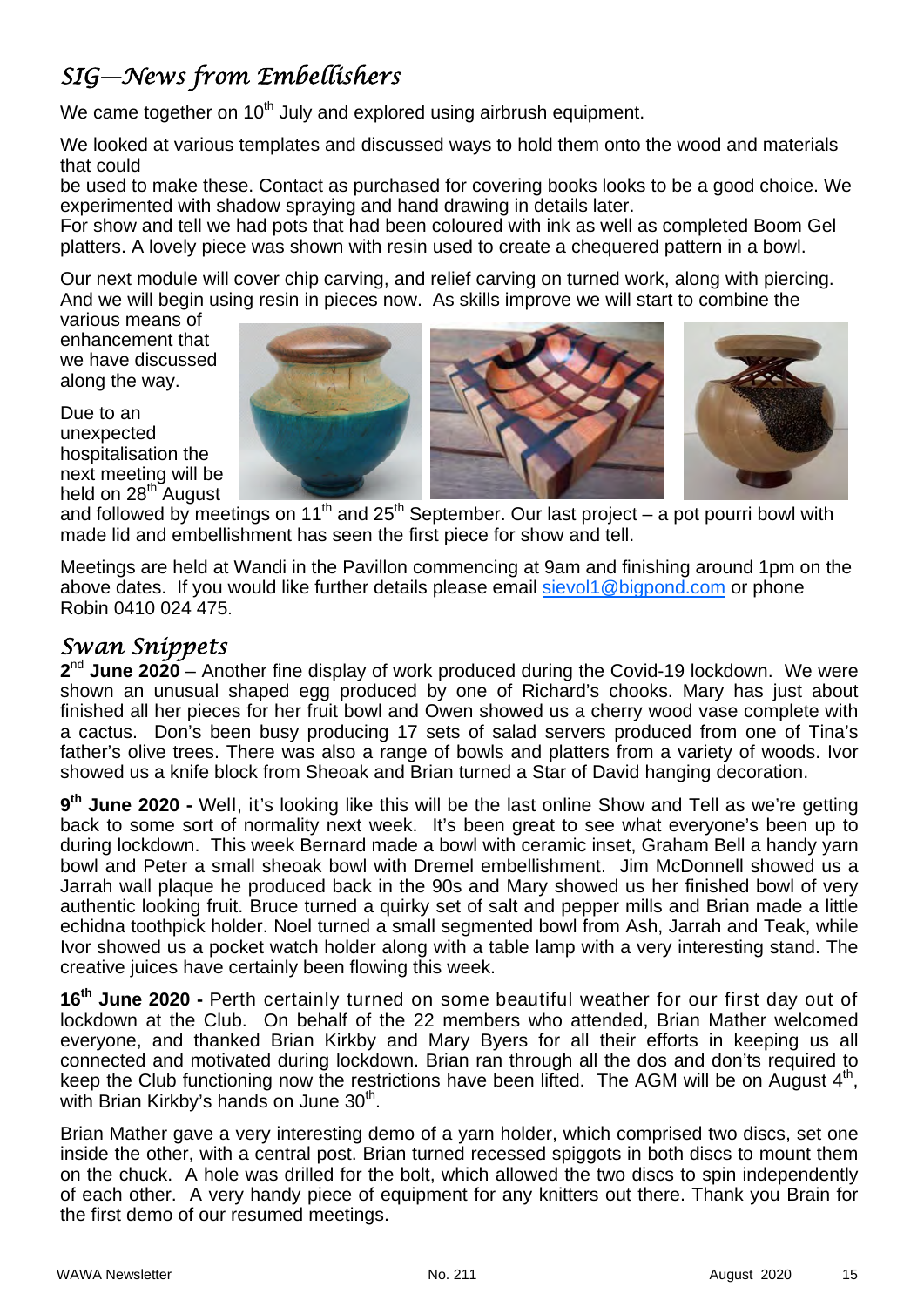Show and Tell saw an array of work including a spinning wheel, wooden spoon, a bowl with aluminium rod embellishment, a bud vase, platter and burl. It was good to be able to see everyone's work in the flesh again.

Results for our Natural Edged Vase competition were as follows: Advanced –  $1^{st}$  – Lindsay Ford,  $2^{nd}$  – Brian Kirkby,  $3^{rd}$  – Mary Byers Intermediate – 1<sup>st</sup> – Neil George, 2<sup>nd</sup> – Michael Stronach Congratulations to all our winners and well done to everyone who had a go.

**23rd June 2020 –** We had a good group of 24 turn up to our second meeting post Covid lockdown. Today's demonstration, by Robert Drinkwater, was of a three-legged stool, which coincidentally happens to be the item for next week's TimTam Challenge. Good timing! Robert demonstrated how to drill the holes for the legs using the indexer, jig and Forstner bit at 12 deg. The legs were turned predominantly using a skew with a template to ensure all three legs were the same. I'm sure a few of us will be going home to have a practice now for our challenge next week.

Show and Tell comprised of a jam wattle goblet with a very impressive spiral stem, some very cute little mice fridge magnets, jarrah bowls, a very large jarrah platter and a 122-piece segmented bowl. Brian Mather showed us a handy little picnic table made by his grandson, with a little bit of help from Grandad! Great job.

**30th June 2020**- Today was our Timtam team challenge day, when 4 groups of 3 competed to turn three matching legs for a 3-legged stool. The teams were given the drawings last week to have a practice. With Brian as timekeeper each member had 20 minutes to turn a leg from a piece of jarrah. Needless to say there was a fair amount of rivalry and banter between the teams. The 20 minutes certainly went past very swiftly. Ted Stewart-Wynne and Richard Barkman judged Team 3 – 1<sup>st</sup>, Team 2 – 2<sup>hd</sup> and Team 1 – 3<sup>rd</sup>. Well done to all the teams for having a go and thanks to Brian Kirkby for organising a fun day.

Show and Tell items this week were a hollow form from Sheoak, a bowl and letter opener made from a piece of Jarrah saved from the fire heap and a Longworth chuck, homemade by Noel Moyes, for segmented turning.

**7th July 2020 –** A jewellery holder, as per Richard Barkman's drawing no.12, was demonstrated today by Noel Moyes. Noel firstly turned the base of the bowl then hot melt glued it to a piece of wood, allowing him to turn it around to shape the interior using a bowl gouge and scraper. A hole was drilled to hold the finial, which stores the rings, and turned using a spindle gouge.

Certificates were presented to the winners and place getters of our online competitions run during Covid lockdown and organised by Brian Kirkby and Mary Byers. Congratulations to all who entered. It was good to see all the pieces in the flesh.

**14th July 2020 –** Brian Kirkby demonstrated next month's competition item of inside-out turning, with no restrictions. Brian brought along several pieces of varying designs and sizes which he'd produced over the years. He demonstrated a 2-piece cake stand centre. Brian explained the process of paper glued joints using newspaper and 70% PVA. The piece of silky oak was firstly shaped using a spindle gouge then split down the joint and turned around to finish the outside. When turning a piece like this it's good to remember speed is your friend!

Show and Tell consisted of a couple of jewellery holders, a huon pine lidded bowl, an embellished jarrah bowl and some turned pieces of pine, including a cup and saucer, and a goblet with captive ring.

There were three entries, all in Advanced, for the wine bottle and glasses holder competition. The results were as follows:

Advanced –  $1^{st}$  – Bruce Shephard,  $2^{nd}$  – Brian Kirkby,  $3^{rd}$  – Brian Mather

Congratulations to all three for some stunningly intricate turning and craftsmanship.

**21st July 2020 –** There was a show of hands for those wanting to participate in the Royal Show and the Waroona Show later in the year.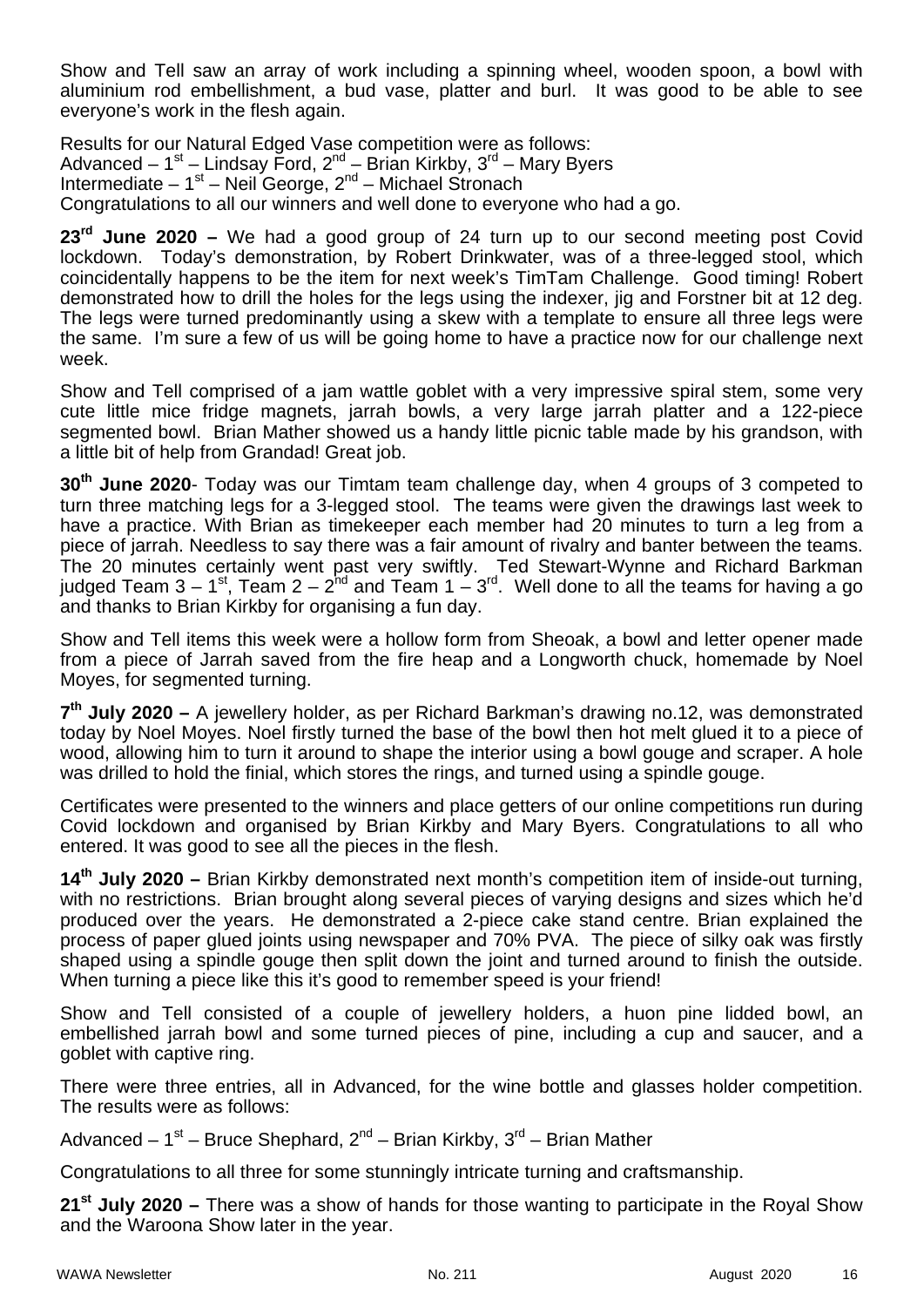Today Brian Kirkby did an on-the-spot demo of a honey dipper, from a lovely piece of olive. The olive branch was roughed down, and a 35mm spigot was turned. The grooves, 3mm apart were made using a hacksaw. Great demo Brian, with very short notice.

Show and Tell today was of a segmented bowl and a Longworth chuck, which Noel had made of plastic on a computerised machine, allowing for concentric rings for segmented work. At \$50 for the discs and \$30 for a face plate it was quite a saving. There was also a very interesting Sshaped tool rest to help make bowl turning a little easier.

*Elison* 

## *Wandi Waffles*

**Re-opening:** Wandi Woodturners re-opened in Monday 15 June, with half-a-dozen woodturners turning up for the Monday morning meeting. New rules on contact and cleaning were applied, perhaps the most onerous for those with poor memory being the requirement to bring along a cup for morning tea. The Wednesday group followed, and on Thursday 18 June Bill Younger demonstrated live edge turning (more below) for the dozen or so attendees. The Wednesday group is now in full swing, but the Monday group is still down on numbers, affected by holidays and FIFO commitments.

**Wandi Group AGM and committee elections** were held on Thu 16 July at the Wandi Workshop. After serving on the committee for a number of years, two members, Bill Younger and Ray York left the committee. Ray and Bill were stalwarts of the committee, and were thanked for their service. As a result of work commitments, Allan Williams stood down as convener but remained on the committee, the secretary George Murphy was elected as convener but no replacement secretary has been found as yet. Robin Campbell stayed on as treasurer and Nico Louw and Bob Filby were joined as committee members by Jeff Otway and Jim Cameron.

**Jack De Vos Award 2020:** This was presented to Allan Williams by George Murphy. The committee minutes for June 2020 noted that the award would not be presented this year, a necessary subterfuge as this year's well-deserved recipient was also the group convener at the time. A photograph of the presentation and a copy of Allan's citation are attached.

#### **Jack de Vos Award 2020: Allan Williams – Member No 1814**

Allan Williams, member number 1814, has for many years been a positive contributor to the Wandi Woodturners. Over the years he has taken on many roles, including demonstrator, committee member, and workshop organiser. After an exceedingly difficult beginning to the club year in 2018/2019, Allan organised a Special General Meeting in November of that year to reestablish the club committee. At that meeting he was voted into the position of Convenor and began the process of recruiting a new committee and setting the club back on track. As well as demonstrating exemplary leadership in that instance, Allan has had a number of other successes. He worked as a club contact and liaison during the installation of the new dust



extraction system, and in the last year he has sought and obtained the funding that allowed the installation of the Workshop's new lighting system. This year, Allan has successfully managed the closedown and reopening of the club caused by the COVID-19 crisis. In his role as convenor Allan has also advised and guided the other members of the group, helping them to progress and achieve in the craft. Allan Williams has served the Wandi Woodturners extremely well indeed and is a fitting recipient of the Jack de Vos award for 2020.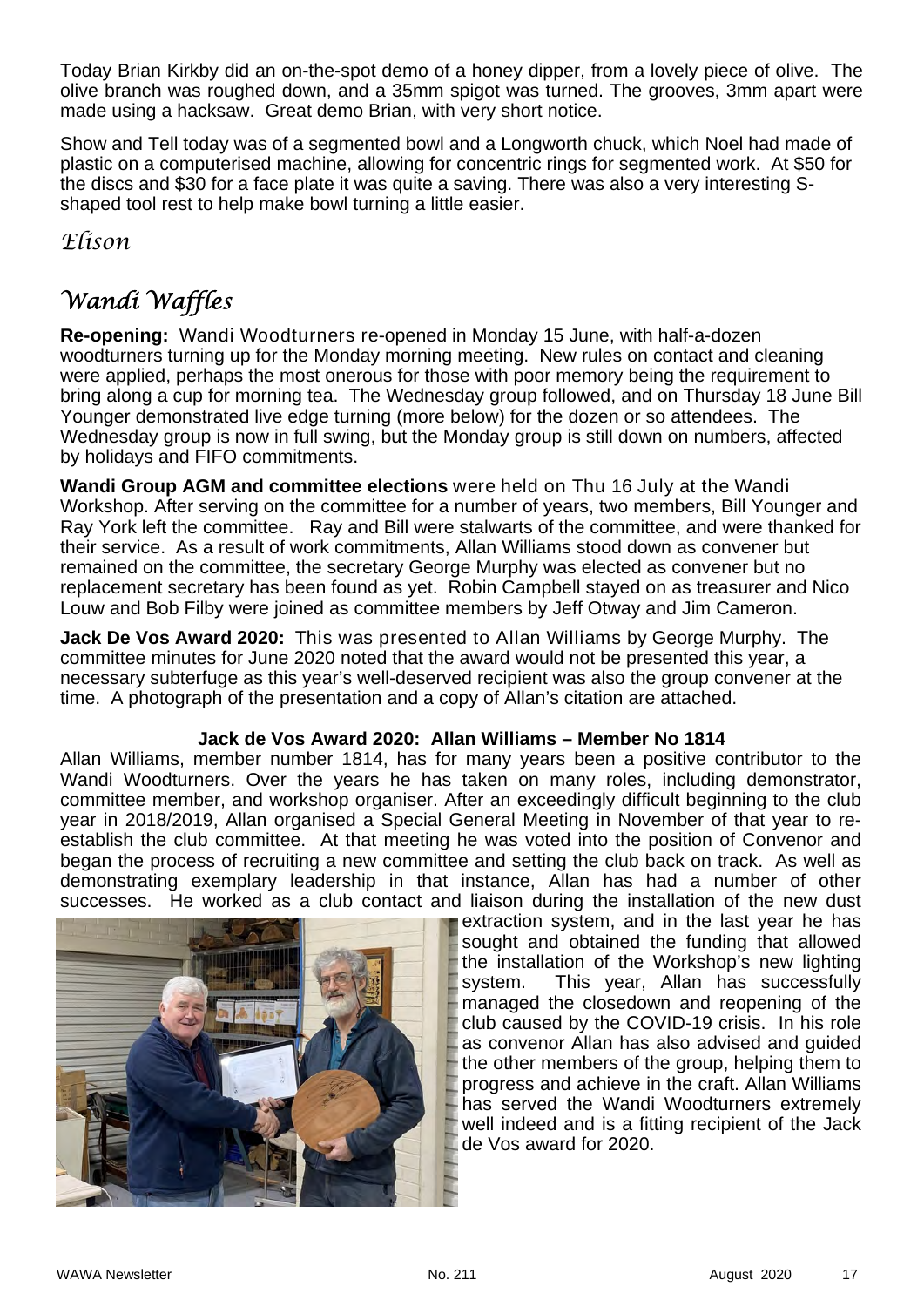## *WOODTURNERS ASSOCIATION OF WESTERN AUSTRALIA (INC)*

#### **ELECTION OF MANAGEMENT COMMITTEE FOR 2020-2021**

Notice is hereby given that at the A.G.M. of WAWA. on Saturday 19 September 2020, an election will be held to appoint a new Committee of Management.

Nominations for the vacant positions must be lodged with the returning officer by 5.00pm. on the 31st July 2020.

The following officers retire as at the A.G.M.

#### **President**:

 James Cameron (who will become the Immediate Past President having completed three consecutive years as President) \**Note: under the Rules of the Association, Jim must retire having served for 3 years.* 

#### **Committee**:

 Barbara Jennings Peter Cunnington\* Alex MacLachlan Andy Hill Jon Braine

The retiring committee members marked \* have indicated they will not be standing for re-election.

#### **Continuing committee members for 1 year:**

| Andrea McCandlish    | till AGM 2021 |
|----------------------|---------------|
| <b>Bruce Jackson</b> | till AGM 2021 |
| David Milton         | till AGM 2021 |
| <b>Kerri Nichols</b> | till AGM 2021 |
| <b>John Atkins</b>   | till AGM 2021 |

Rod Cocks Returning Officer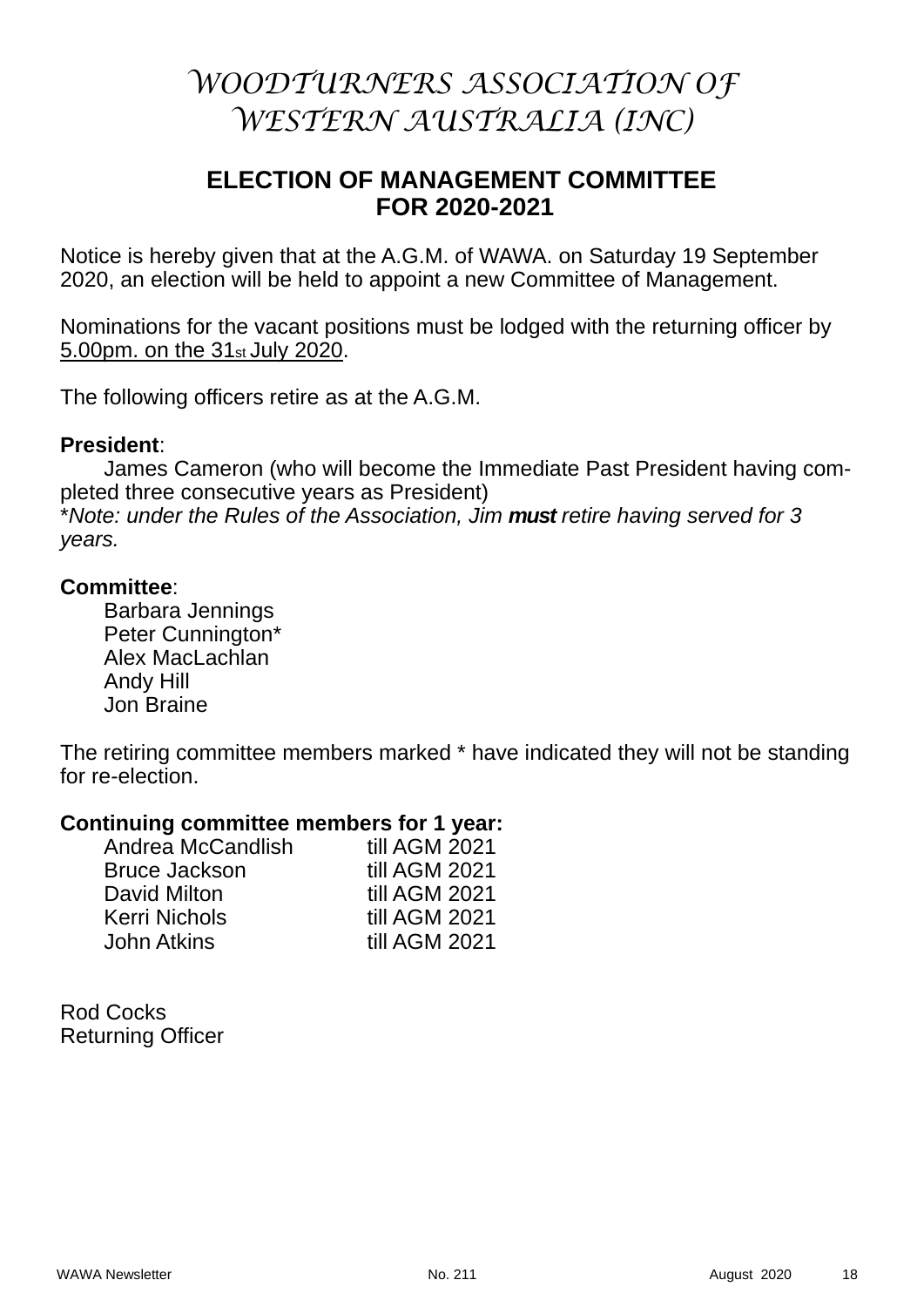## *THE WOODTURNERS ASSOCIATION OF WESTERN AUSTRALIA INC*

#### **ELECTION OF OFFICE BEARERS 2020 - 2021**

#### **NOMINATION FORM**

1………………………………………. Membership No…………. (Nominating Members Name)

Wish to nominate

………………………………………………….. Membership No………… (Name of proposed office bearer)

To be elected to the office of *PRESIDENT\* COMMITTEE MEMBER\** \*Cross out whichever does not apply

At the election to be held on Saturday 19th September 2020

I second the Nomination

Name of seconder………………………………………………Membership No…………

……………………………………….. (Signature of Seconder)

I, the undersigned, hereby declare I am not an undischarged bankrupt and do not have a criminal conviction for an offence involving fraud or dishonesty as described in section 39 (1) of the Associations Incorporation Act 2015.

I accept the nomination and agree to serve if elected.

…………………………………………………………. (Signature of proposed Office Bearer)

Date…………..

*NOMINATIONS CLOSE WITH THE RETURNING OFFICER: 5.00pm, 31 July 2020 NOTE: I will accept Nominations Forms by Email provided that they have been validly executed.* 

*Returning Officer:- Rod Cocks 25 Valle Court, Wandi WA 6167 Email:- craftimports@iinet.net.au*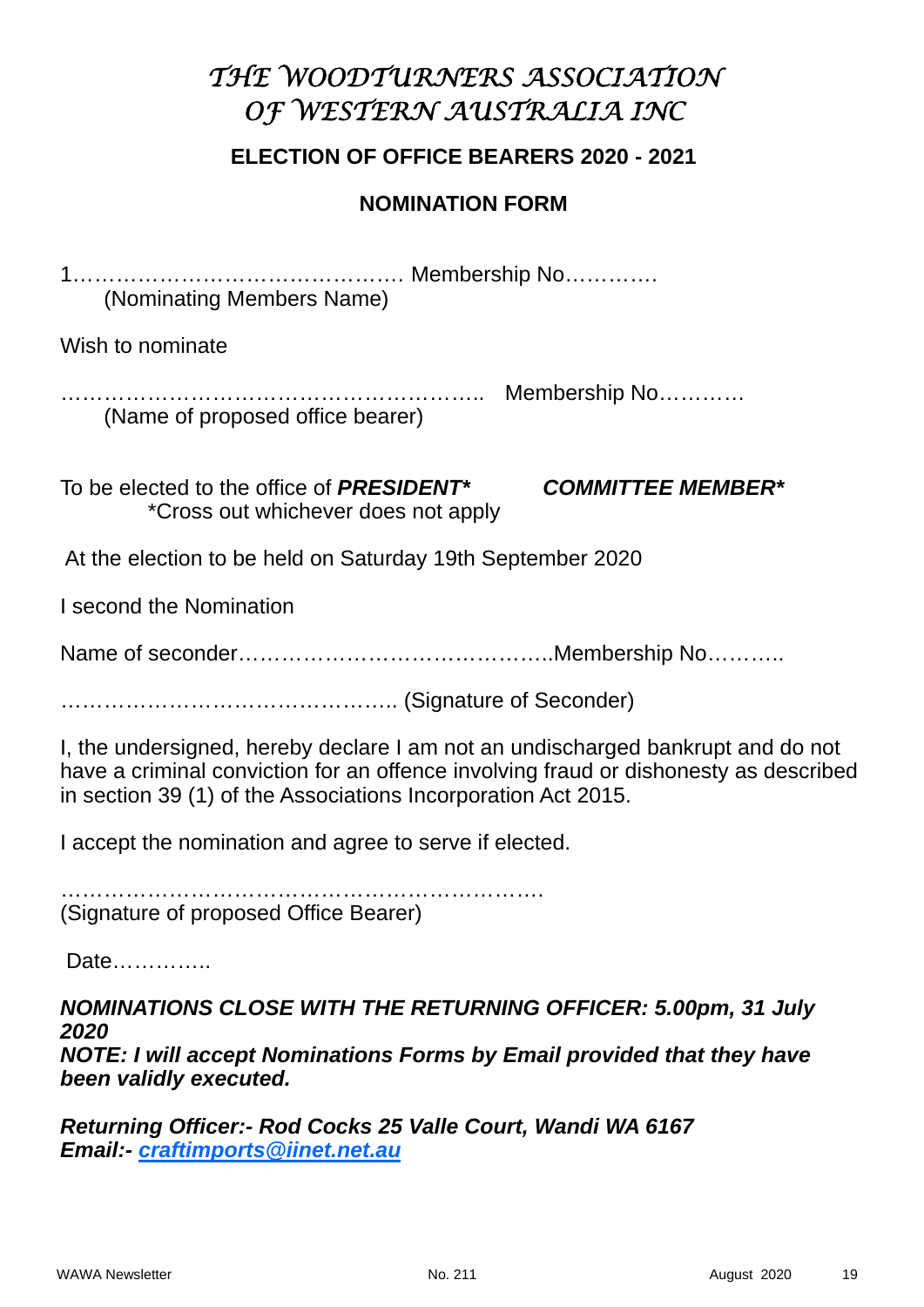

#### **Morse Taper**

Morse tapers are made in accordance with the strict dimensions set out in BS1660.<br>1972/ISO 296/DIN 228. A #2 Morse taper is 0.7 Inches or 17.78mm at the big end with a taper of 0.04995mm per mm on the diameter.<br>Thus, if the big end is 17.78mm then 60mm down the shaft the diameter will be The system. You can make a wooden Morse taper to match these dimensions for use<br>on your lathe.





ItunAWood Bowl





Section A - A

Traditional shape of cutting edge of carbon steel long and strong bowl gouge - lorged fabrication





Section B-B

Typical shape of cutting edge of high speed steel bowl gouge flute milled in round bar **Bowl Gouges** 

Detail (spindle) goug

Good bowl opune

Not-so-good Bowl gouge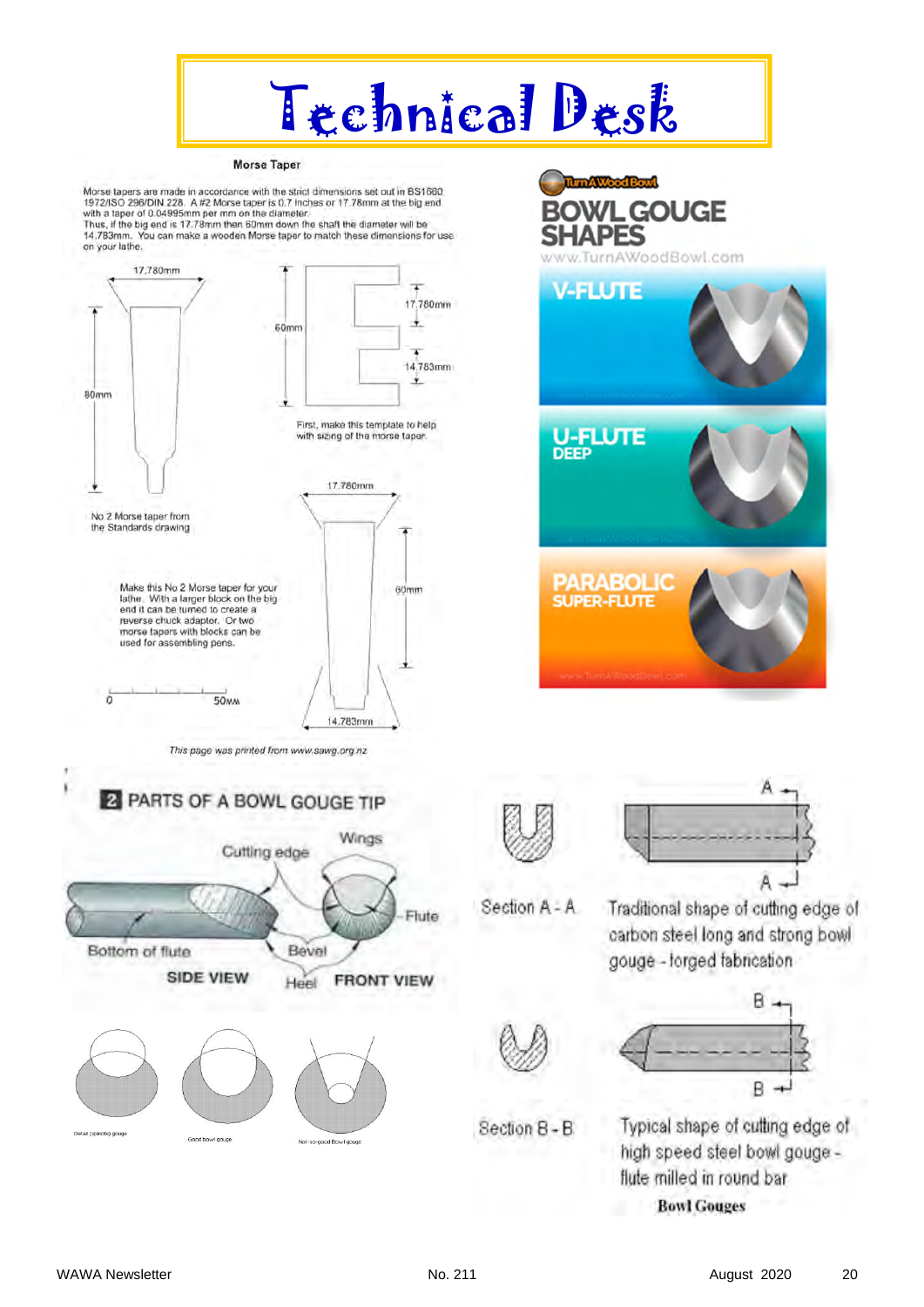## *Competition Results—ISO*

#### **Competition Item:** natural edged vase, 200 > 300mm height

A9 Jock Macfadyen

A5 Denis Tapley A1 Colin Truscett A3 Barbara Jennings







Advanced and Overall places







## I4 Dario Nardi **I3 Kevan Hunt** I1 Aiton Sheppard



N1 Neil George



N2 Andrea McCandlish

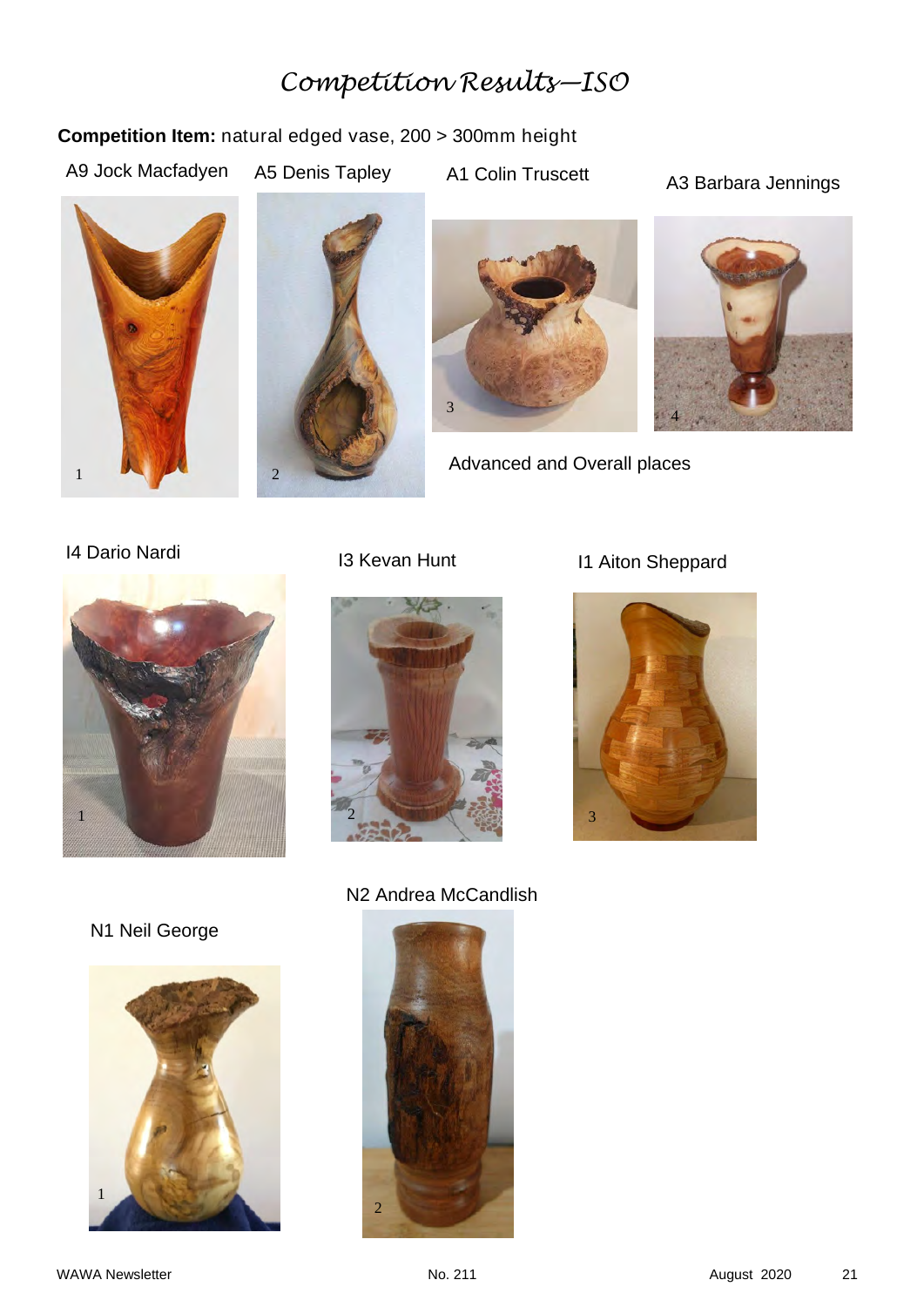## *Competition Results—July Workshop*

## **Competition Item:** wine bottle and glass holder

## **NOVICE**

1. Ian Ludford (Melville)

#### **INTERMEDIATE**

- 1. Colin Valli (Collie)
- 2. John Quartermaine (Melville)
- 3. Terry Nichols (Mandurah)

### **ADVANCED**

- 1. Barbara Jennings (Busselton)
- 2. Col Smith (Mandurah)
- 3. Denis Tapley (Melville)
- 4. David Milton (Melville)

## **OPEN**

- 1. Barbara Jennings
- 2. Col Smith
- 3. Denis Tapley
- 4. David Milton

### **POPULAR**

- 1. Ian Ludford
- 2. Barbara Jennings
- 3. Col Smith
- 4. Denis Tapley

## *Congratulations to all winners and place-getters*